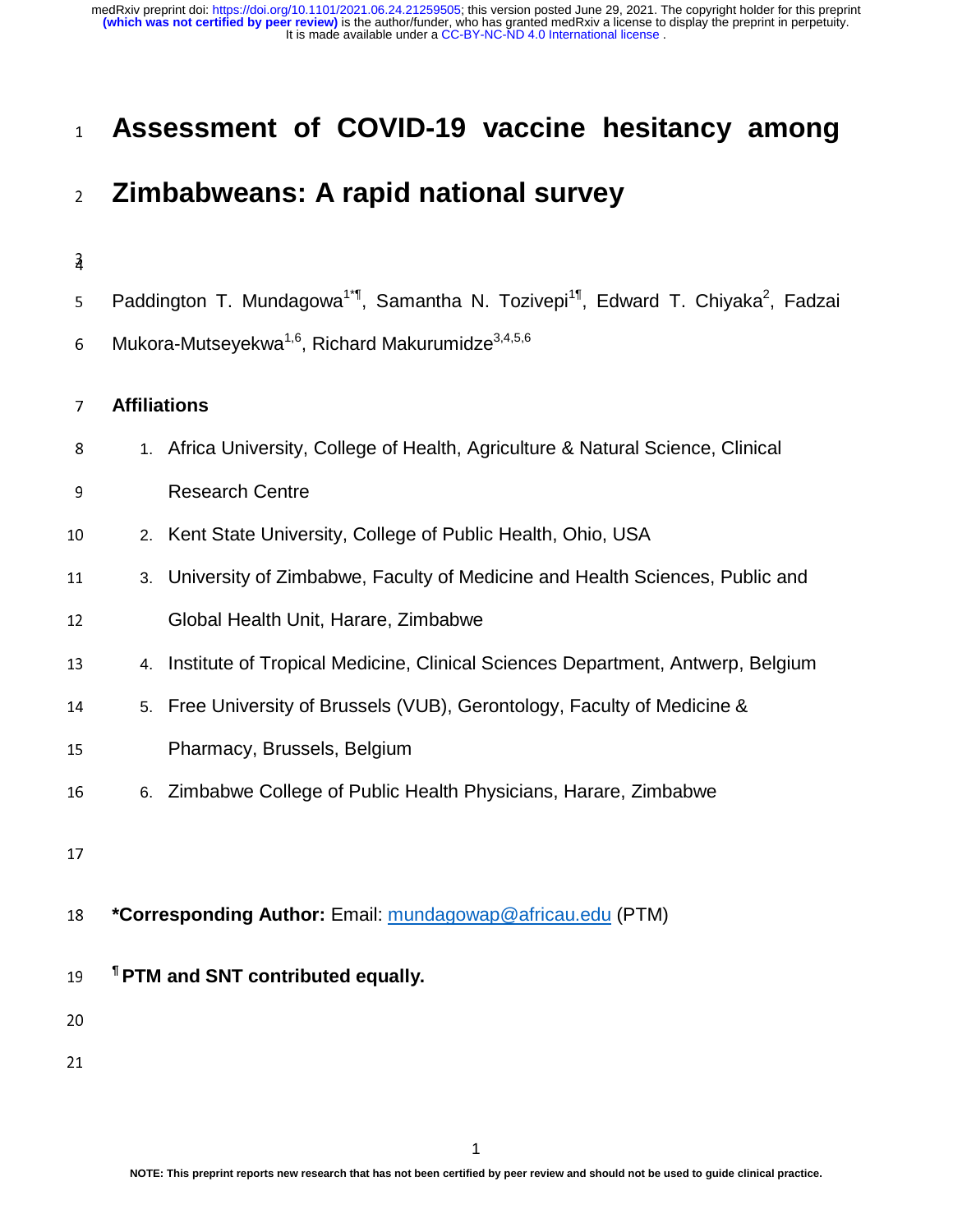## <sup>22</sup>**Abstract**

<sup>23</sup>**Background:** To minimise the devastating effects of the coronavirus disease 2019 <sup>24</sup>(COVID-19) pandemic, scientists hastily developed a vaccine. However, the scale-up of 25 the vaccine is likely to be hindered by the widespread social media misinformation. We, 26 therefore, conducted a study to assess the COVID-19 vaccine hesitancy among 27 Zimbabweans.

28 **Methods:** We conducted a descriptive online cross-sectional survey using a self-29 administered questionnaire among adults. The questionnaire assessed willingness to be 30 vaccinated; socio-demographic characteristics, individual attitudes and perceptions, 31 effectiveness, and safety of the vaccine. Multivariable logistic regression analysis was 32 utilized to examine the independent factors associated with vaccine uptake.

<sup>33</sup>**Results:** We analysed data for 1168 participants, age range of 19-89 years with the <sup>34</sup>majority being females (57.5%). Half (49.9%) of the participants reported that they 35 would accept the COVID-19 vaccine. The majority were uncertain about the 36 effectiveness of the vaccine (76.0%) and its safety (55.0%). About half lacked trust in 37 the government's ability to ensure the availability of an effective vaccine and 61.0% 38 mentioned that they would seek advice from a healthcare worker to vaccinate. Age 55 39 vears and above [vs 18-25 years - Adjusted Odds Ratio (AOR): 2.04, 95% Confidence <sup>40</sup>Interval (CI): 1.07-3.87], chronic disease [vs no chronic disease - AOR: 1.72, 95%CI: <sup>41</sup>1.32-2.25], males [vs females - AOR: 1.84, 95%CI: 1.44-2.36] and being a healthcare 42 worker [vs not being a health worker – AOR: 1.73, 95%CI: 1.34-2.24] were associated 43 with increased likelihood to vaccinate. History of COVID-19 infection [vs no history -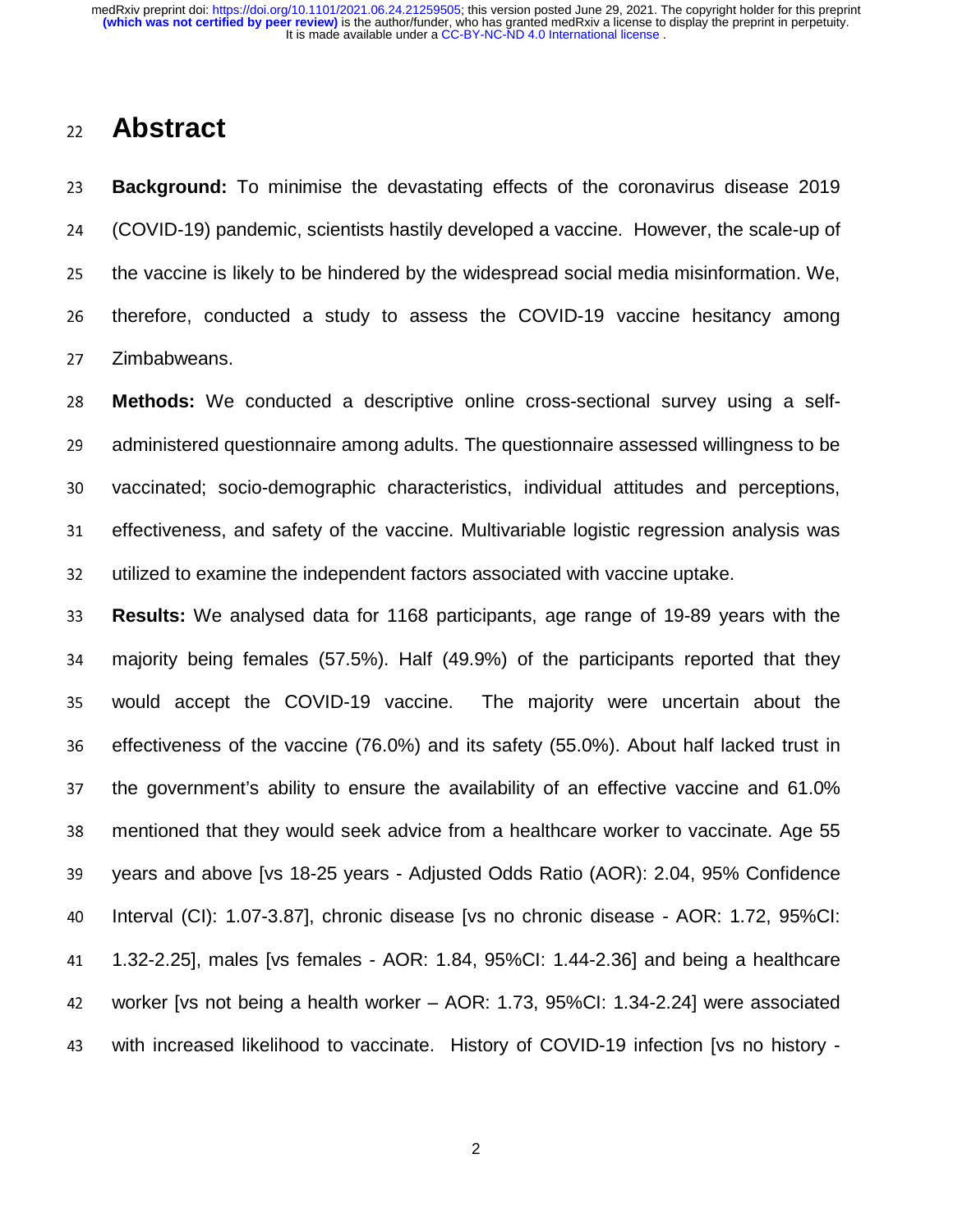<sup>44</sup>AOR: 0.45, 95%CI: 0.25-0.81) and rural residence [vs urban - AOR: 0.64, 95%CI: 0.40-

45 1.01] were associated with reduced likelihood to vaccinate.

<sup>46</sup>**Conclusion:** We found half of the participants willing to vaccinate against COVID-19. <sup>47</sup>The majority lacked trust in the government and were uncertain about vaccine 48 effectiveness and safety. The policymakers should consider targeting geographical and 49 demographic groups which were unlikely to vaccinate with vaccine information, 50 education, and communication to improve uptake.

<sup>52</sup>**Keywords:** COVID-19, coronavirus, vaccine, hesitancy, willingness, Zimbabwe

## <sup>53</sup>**Introduction**

54 Since the first case of the coronavirus disease (COVID-19) caused by the novel severe 55 acute respiratory syndrome coronavirus 2 (SARS-CoV-2) was reported in 2019, more 56 than three million fatalities and 1.55 billion cases have been recorded globally (1) The 57 healthcare systems have been strained and the adverse socio-economic and 58 psychological impacts are overwhelming  $(2-4)$ .

59 Fortunately, more than 100 vaccines have gone beyond the pre-clinical development 60 phase with more than half of these reaching the clinical development phase (5). The <sup>61</sup>herd immunity for SARS-CoV-19 can be reached by vaccinating about 60-72% of the 62 population (6), thus, vaccine acceptance rates will play a major role in combating the 63 pandemic. However, vaccine hesitancy has been recognized as a major threat to the 64 control of vaccine preventable diseases (7). The recent COVID-19 pandemic has 65 caused an outbreak of "infodemics" which has led to rapid and far-reaching spread of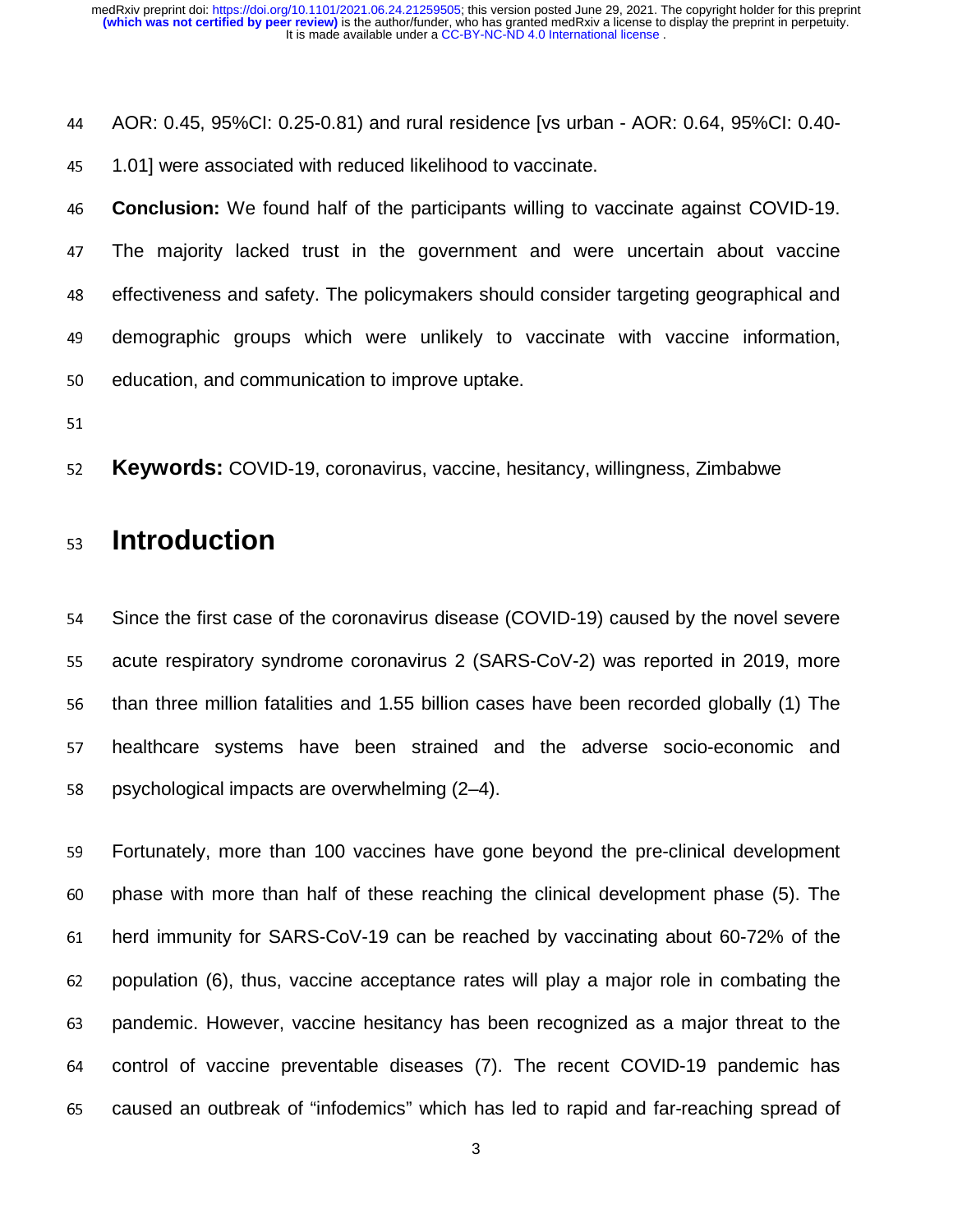<sup>66</sup>inaccurate information on the COVID-19 vaccine (8). This deluge of unreliable <sup>67</sup>information can contribute to COVID-19 vaccine hesitancy despite the availability of 68 safe and effective vaccines (9).

<sup>69</sup>Like many other developing countries, Zimbabwe has started the process of securing <sup>70</sup>COVID-19 vaccine. A COVID-19 national deployment and vaccination strategy (10) has 71 been developed and plans for national deployment and training of healthcare workers 72 are underway. In this barrage of infodemics, Zimbabweans have not been spared as 73 conspiracy beliefs filtered through the population, particularly through the different social <sup>74</sup>media platforms. The best way to fight misinformation is through aggressive <sup>75</sup>dissemination of accurate information about the truths of the risks and benefits of 76 COVID-19 vaccine.

<sup>77</sup>Evidence on the population's intention to be vaccinated for COVID-19 is limited and 78 public health authorities are confronted with a challenge of objectively discerning the 79 truth from the circulating information blast. Understanding the factors influencing 80 vaccine hesitancy is pertinent in crafting targeted communication and interventions to 81 sell the idea of vaccination to specific groups of people. We therefore conducted a 82 national survey to assess COVID-19 vaccine hesitancy among Zimbabweans. We 83 assessed socio-demographic characteristics, individual attitudes and perceptions, <sup>84</sup>Covid-19 vaccine effectiveness and safety, and risks of contracting the COVID-19 in 85 relation to the uptake of the COVID-19 vaccine.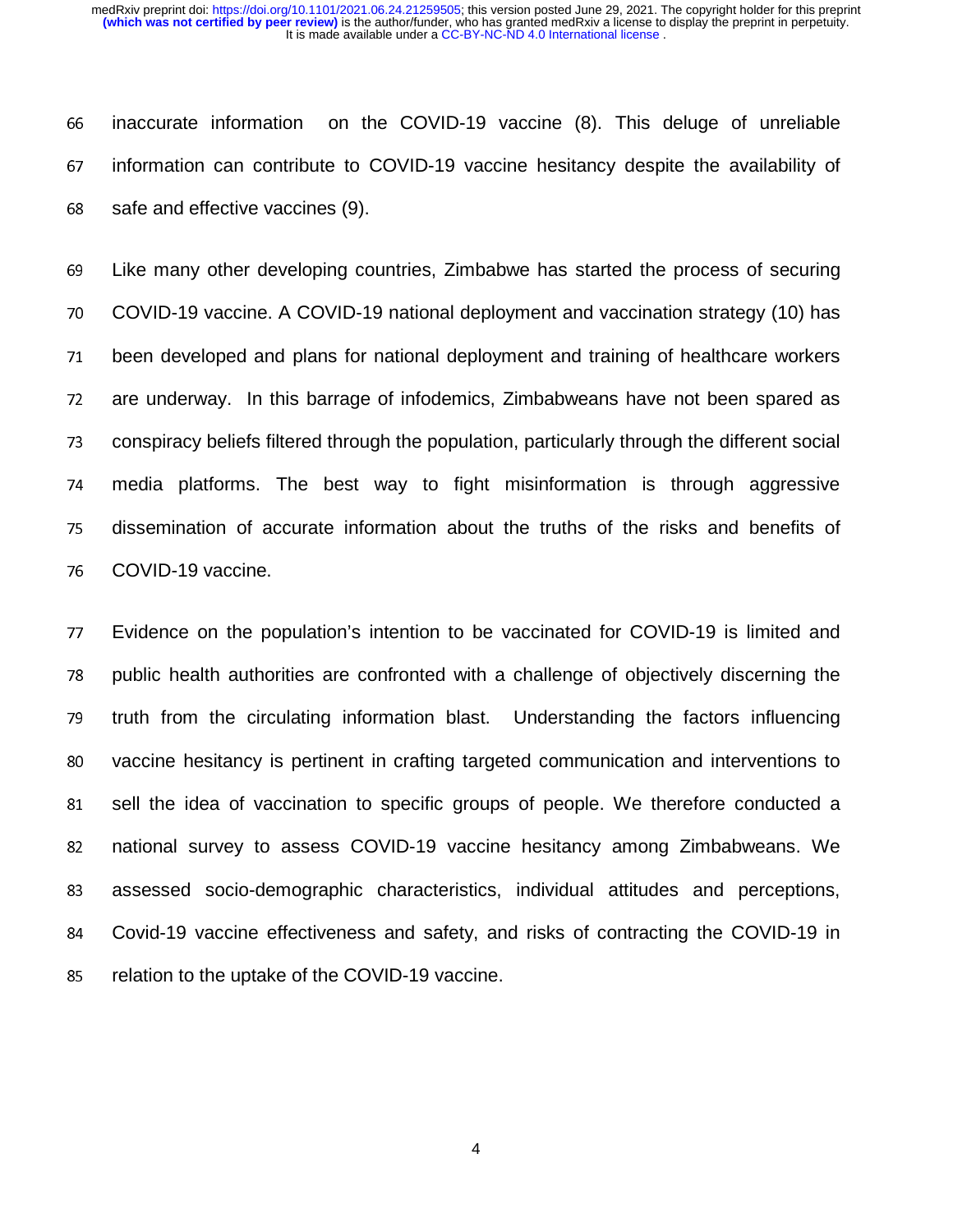## <sup>86</sup>**Methods**

## <sup>87</sup>**Study Design**

<sup>88</sup>We conducted an online descriptive cross-sectional survey in February 2021.

## <sup>89</sup>**Study setting**

<sup>90</sup>The study was conducted in Zimbabwe. By the end of 2020, the country had an 91 estimated population of 15.1 million (11). Approximately 99.6% of the population is of <sup>92</sup>African origin and the median age is 18.7 years (12). Geographically, the country is 93 divided into 10 provinces and 63 districts. The first COVID-19 case was recorded on the 94 20<sup>th</sup> of March 2020 and according to the Zimbabwean Ministry of Health and Child Care 95 Daily COVID-19 Update Report of the 11<sup>th</sup> of May 2021, the country had recorded a <sup>96</sup>cumulative of 38 466 cases, 36 277 recoveries, and 1579 deaths (13).

## <sup>97</sup>**Study participants**

All Zimbabwean residents were eligible to participate in the survey. Considering the online nature of the survey and the easy sharing via social networks, we allowed Zimbabweans out of the country to participate but were excluded from the analysis because (information to inform local context) their COVID-19 vaccine uptake was more 102 likely to be influenced by their current context. We included adults aged 18 years and 103 above and those who had participated but below 18 years were excluded. The survey was disseminated mainly via social media networks (WhatsApp and Facebook) hence 105 those registered in those platforms were likely to participate.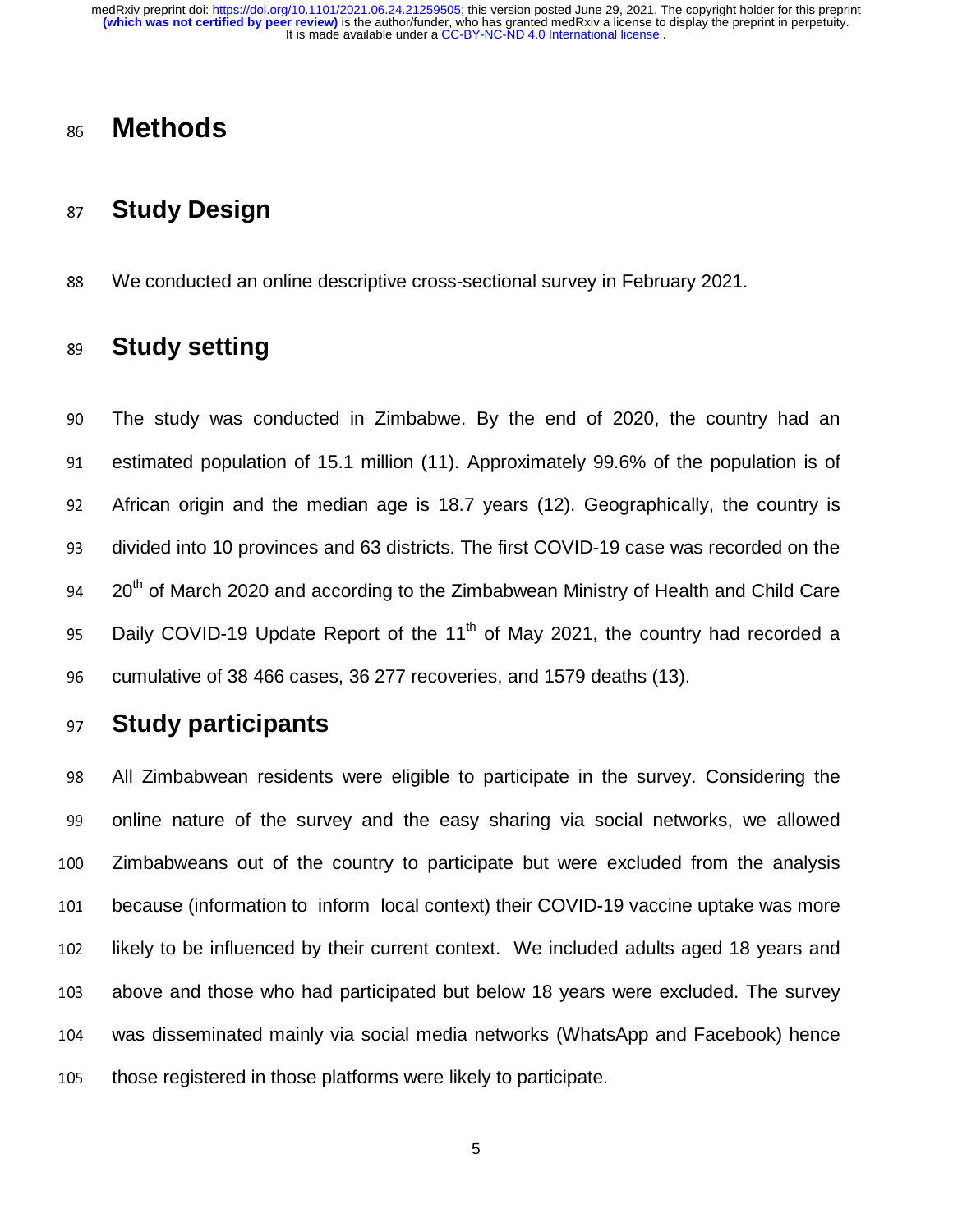#### <sup>107</sup>**Sample size**

108 The minimum sample size was estimated at 423, based on the following assumptions; 109 95% confidence interval, 5% margin of error, the expected proportion of vaccine uptake 110 estimated as 52% (14) in the adult population in Zimbabwe and the attrition rate of 10%.

### <sup>111</sup>**Data collection tools and procedures**

112 A multi-item survey questionnaire was developed based on literature review (15,16). <sup>113</sup>The online questionnaire was designed using Google Forms. The survey questionnaire <sup>114</sup>was developed in English and later translated into the two main local languages in 115 Zimbabwe, Shona and Ndebele. The survey questionnaire comprised of five sections 116 with the first section collecting participant's demographic data (age, sex, residence, 117 educational level, employment status, medical aid status). The second section 118 consisted of questions soliciting information and knowledge on COVID-19 vaccine. The 119 third section sought to assess vaccine uptake, effectiveness and safety. The fourth 120 section assessed the risk of contracting COVID-19. We also collected qualitative 121 information through open-ended questions and will be reported separately.

122 Our outcome variable was vaccine uptake in the event that a COVID-19 vaccine 123 becomes available and it had three responses, "Would Accept", "Unsure" and "Would 124 reject". However, for our analysis we combined our responses into binary those that will 125 be vaccinated "Yes" (Would Accept) and those that would not be vaccinated, "No" <sup>126</sup>(Unsure/Would reject). Potential study participants were recruited using random 127 sampling via social media mainly WhatsApp and Facebook through the network and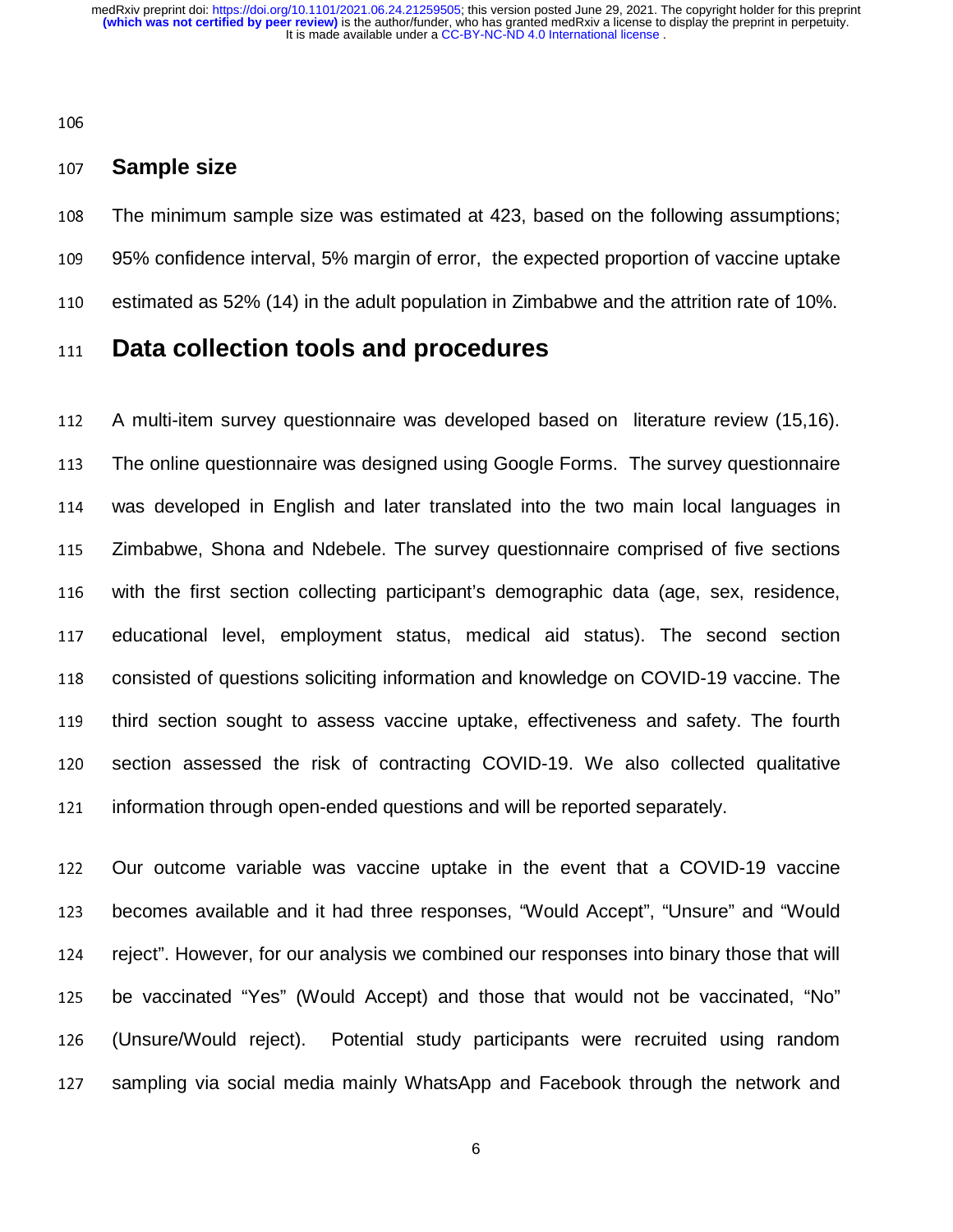128 contacts of the researchers. The researchers encouraged participants to share the 129 online survey with others in their networks as well. The survey was also shared in social <sup>130</sup>media groups for academic and community organizations. Measures were put in place 131 to ensure that the questionnaire was taken only once. Data were collected over a period 132 of 15 days from the  $3<sup>rd</sup>$  of February 2021 to the 17<sup>th</sup> of February 2021.

133

## <sup>134</sup>**Statistical Analysis**

135 A database was created in Microsoft Excel using the data extracted from the online 136 server. Responses from the Shona and Ndebele questionnaires were coded into <sup>137</sup>English and then merged into one English database. Data cleaning was done in Excel 138 before exporting it to SPSS for analyses. Statistical analysis was performed using SPSS <sup>139</sup>(V.26.0). Descriptive statistics were conducted using frequencies and proportions and 140 were presented in tables and graphs. Logistic regression models were used to examine 141 factors associated with vaccine uptake. Statistical significance was set at p< 0.05 and 142 95% confidence interval.

## <sup>143</sup>**Ethical considerations**

<sup>144</sup>Ethical clearance to carry out this study was obtained from the Medical Research 145 Council of Zimbabwe (MRCZ/A/2714). Informed consent was provided online and all 146 participants were asked to accept or reject participation in the online survey. 147 Participation in this study was voluntary and was not incentivized. All the responses 148 provided during this survey were anonymous.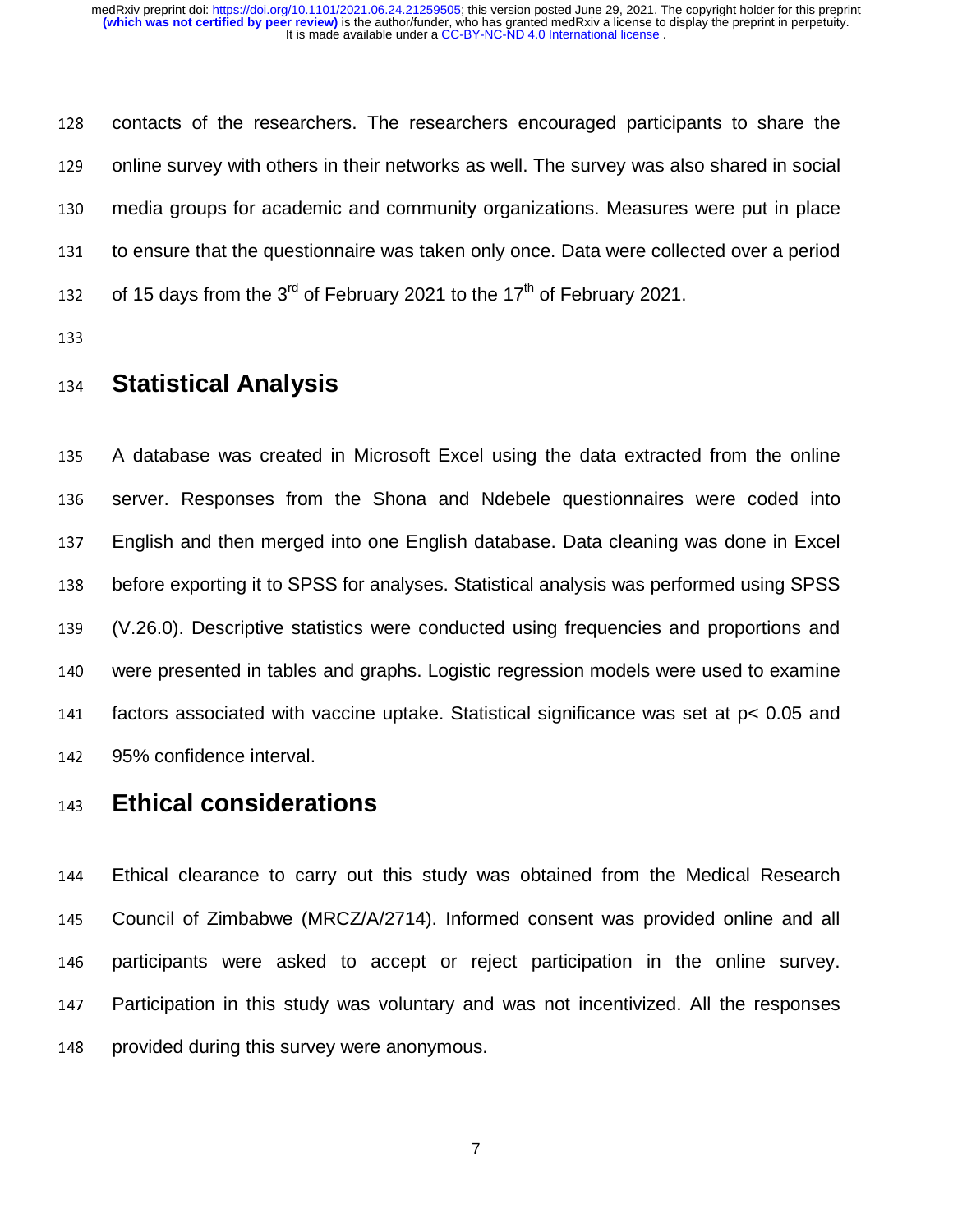## <sup>149</sup>**Results**

## <sup>150</sup>**Study participants**

<sup>151</sup>We received 1290 responses during the survey period. In terms of language, the 152 distribution of responses was as follows: 1196 English, 71 Shona and 23 Ndebele. Of 153 the 1290 participants who completed the survey, 122 were excluded from analysis for 154 the following reasons (89 were based outside Zimbabwe, 4 were under the age of 18 155 years, 26 were duplicate responses, and in 3 age was missing). We finally analysed 156 1168 participants. The study participants were from all the 10 provinces of Zimbabwe 157 and half (50.5%) were from Harare province which houses the capital city of the 158 country.

### <sup>159</sup>**Socio-demographic characteristics of the study participants**

<sup>160</sup>A total of 1168 participants were included in the study with a median age of 39 years 161 (interquartile range; IQR: 32-49) and an age range of  $19 - 89$  years. Table 1 shows a 162 summary of the socio-demographic characteristics of the participants. The majority of 163 the study participants were in the 36-45 years age group. Females constituted (57.5%) 164 while 36% were health care workers. A significantly higher proportion (92.6%) of 165 participants was residing in an urban setting. About 41.2% of the participants reported 166 having at least one chronic condition. More than 90% reported having a good health 167 status and a similar proportion had tertiary education as the highest level of education 168 achieved. About 5% reported having tested positive for COVID-19 at some point prior to 169 the survey. Among health care workers, only 6% of them reported having been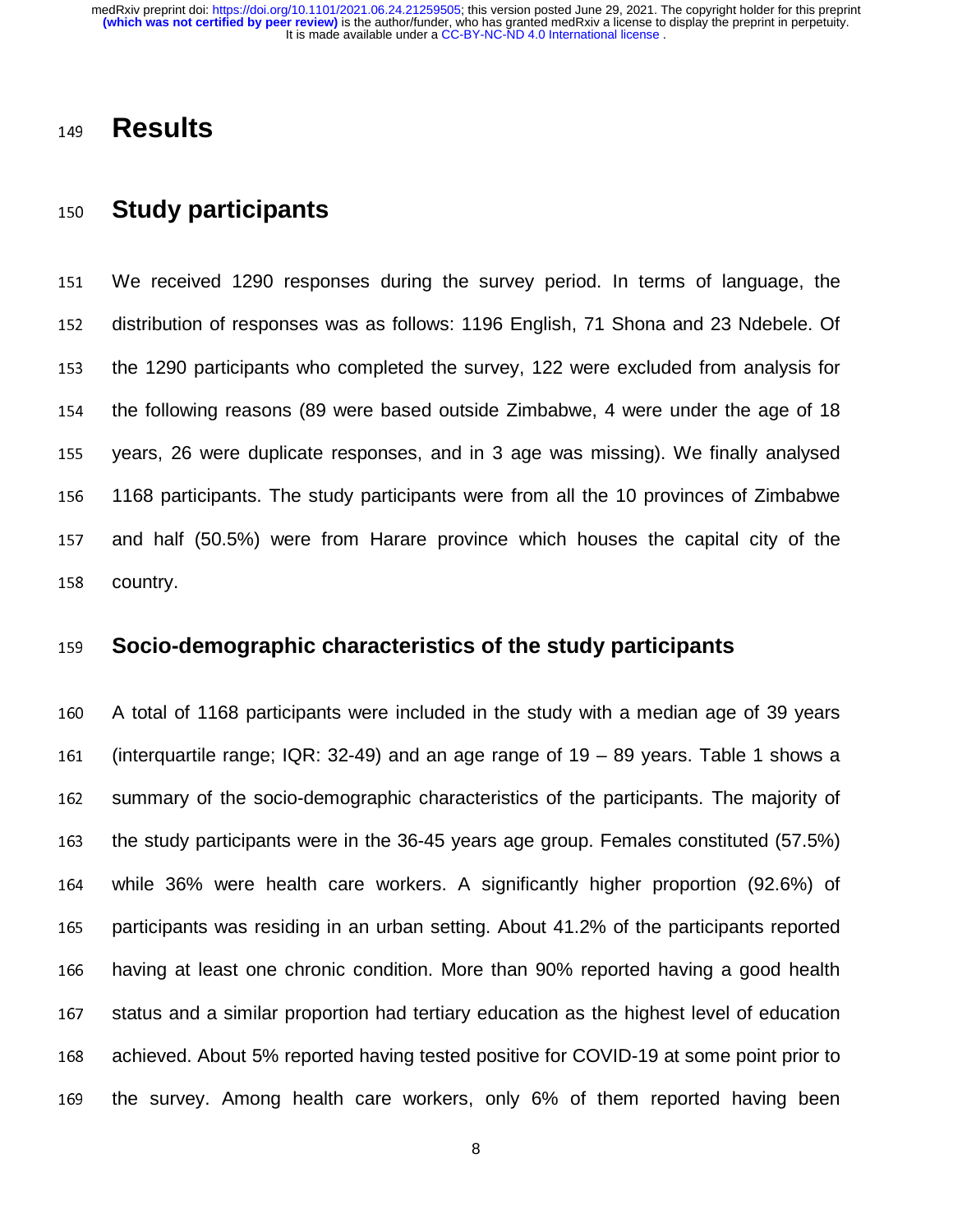- 170 diagnosed of COVID-19 prior to the survey. Additionally, about 37.9% of health care
- 171 workers reported having at least one chronic condition (results not shown in the table).
- 172 Table 1 shows a summary of the socio-demographic characteristics of the participants.
- <sup>173</sup>**Table 1. Socio-demographic characteristics of survey participants (N = 1,168)**

| Characteristics          | $n$ (%)     | Vaccine uptake    |                  |  |  |  |
|--------------------------|-------------|-------------------|------------------|--|--|--|
|                          |             | Yes ( $n = 579$ ) | No ( $n = 589$ ) |  |  |  |
| Age group (years)        |             |                   |                  |  |  |  |
| 18-25                    | 125 (10.7)  | 53 (42.4)         | 72 (57.6)        |  |  |  |
| 26-35                    | 308 (26.4)  | 141 (45.8)        | 167 (54.2)       |  |  |  |
| 36-45                    | 365 (31.3)  | 186 (51.0)        | 179 (49.0)       |  |  |  |
| 46-55                    | 214 (18.3)  | 109 (50.9)        | 105 (49.1)       |  |  |  |
| $>55$                    | 156 (13.4)  | 90(57.7)          | 66 (42.3)        |  |  |  |
| <b>Sex</b>               |             |                   |                  |  |  |  |
| Male                     | 496 (42.5)  | 280 (56.5)        | 216 (43.5)       |  |  |  |
| Female                   | 672 (57.5)  | 299 (44.5)        | 373 (55.5)       |  |  |  |
| Health care worker       |             |                   |                  |  |  |  |
| Yes                      | 420 (36.0)  | 234 (55.7)        | 186 (44.3)       |  |  |  |
| <b>No</b>                | 748 (64.0)  | 345 (46.1)        | 403 (53.9)       |  |  |  |
| Chronic conditions       |             |                   |                  |  |  |  |
| Yes                      | 481 (41.2)  | 276 (57.4)        | 205 (42.6)       |  |  |  |
| <b>No</b>                | 687 (58.8)  | 303 (44.1)        | 384 (55.9)       |  |  |  |
| <b>Health status</b>     |             |                   |                  |  |  |  |
| Good                     | 1054 (90.2) | 520 (49.3)        | 534 (50.7)       |  |  |  |
| Not so good              | 114(9.8)    | 59 (51.8)         | 55 (48.2)        |  |  |  |
| Tertiary education       |             |                   |                  |  |  |  |
| Yes                      | 1102 (94.3) | 547 (49.6)        | 555 (50.4)       |  |  |  |
| <b>No</b>                | 66 (5.7)    | 32(48.5)          | 34(51.5)         |  |  |  |
| Residence                |             |                   |                  |  |  |  |
| Urban                    | 1081 (92.6) | 544 (50.3)        | 537 (49.7)       |  |  |  |
| <b>Rural</b>             | 87(7.4)     | 35(40.2)          | 52 (59.8)        |  |  |  |
| <b>Employment status</b> |             |                   |                  |  |  |  |
| Employed                 | 955 (81.8)  | 465 (48.7)        | 490 (51.3)       |  |  |  |
| Not employed             | 103(8.8)    | 58 (56.3)         | 45 (43.7)        |  |  |  |
| <b>Student</b>           | 110(9.4)    | 56 (50.9)         | 54 (49.1)        |  |  |  |
| <b>Medical Aid</b>       |             |                   |                  |  |  |  |
| Yes                      | 922 (78.9)  | 460 (49.9)        | 462 (50.1)       |  |  |  |
| <b>No</b>                | 246 (21.1)  | 119 (48.4)        | 127 (51.6)       |  |  |  |
| <b>Medical Home</b>      |             |                   |                  |  |  |  |
| Yes                      | 895 (76.6)  | 458 (51.2)        | 437 (48.8)       |  |  |  |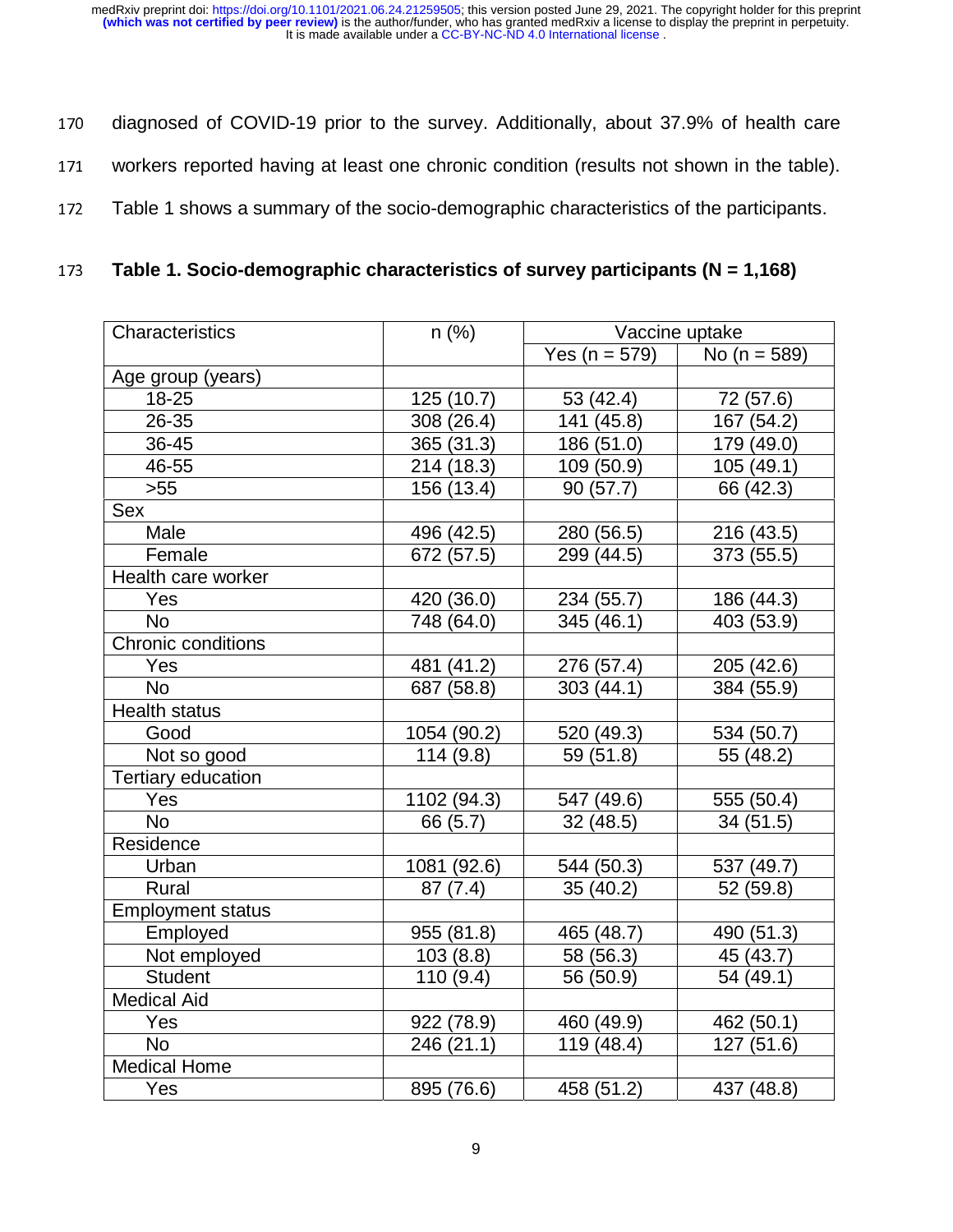| <b>No</b>                | 273 (23.4)  | 121(44.3)  | 152 (57.7) |
|--------------------------|-------------|------------|------------|
| <b>Telehealth access</b> |             |            |            |
| Yes                      | 665 (56.9)  | 341 (51.3) | 324 (48.7) |
| <b>No</b>                | 503(43.1)   | 238 (47.3) | 265 (52.7) |
| Got COVID19              |             |            |            |
| Yes                      | 57(4.9)     | 19 (33.9)  | 38 (66.7)  |
| No                       | 1111 (95.1) | 560 (50.4) | 551 (49.6) |

### <sup>174</sup>**Uptake of the vaccine**

175 Half (49.9%) of the participants indicated that they would accept the COVID-19 vaccine 176 if they are offered when it becomes available, about 31.1% were unsure of whether they 177 would take the vaccine or not and the other 19% indicated that they would reject the 178 vaccine outright. The proportion of vaccine uptake across the different age groups 179 differed. Among adults aged 55 years and older, about 57.9% were willing to get 180 vaccinated compared to only 43.9% in the 18-25 years age group. Among health care 181 workers, 56.3% reported having an intention to get vaccinated. Additionally, 57.9% of 182 those who reported having at least one chronic condition expressed willingness to get 183 vaccinated once the vaccine was available. Participants with a tertiary education were 184 indifferent about vaccination with 50% expressing interest. After combining responses 185 on our outcome variable, half (49.9%) of the study participants would accept the 186 vaccine, "Yes" (Would Accept) and the other half (50.1%) would not be vaccinated, "No" 187 (Unsure/Would reject).

## <sup>188</sup>**Risk of contracting the COVID-19 infection**

189 Among those who had been previously diagnosed of COVID-19, about 37% indicated 190 that their infection was not so severe, while the other 14% did not experience any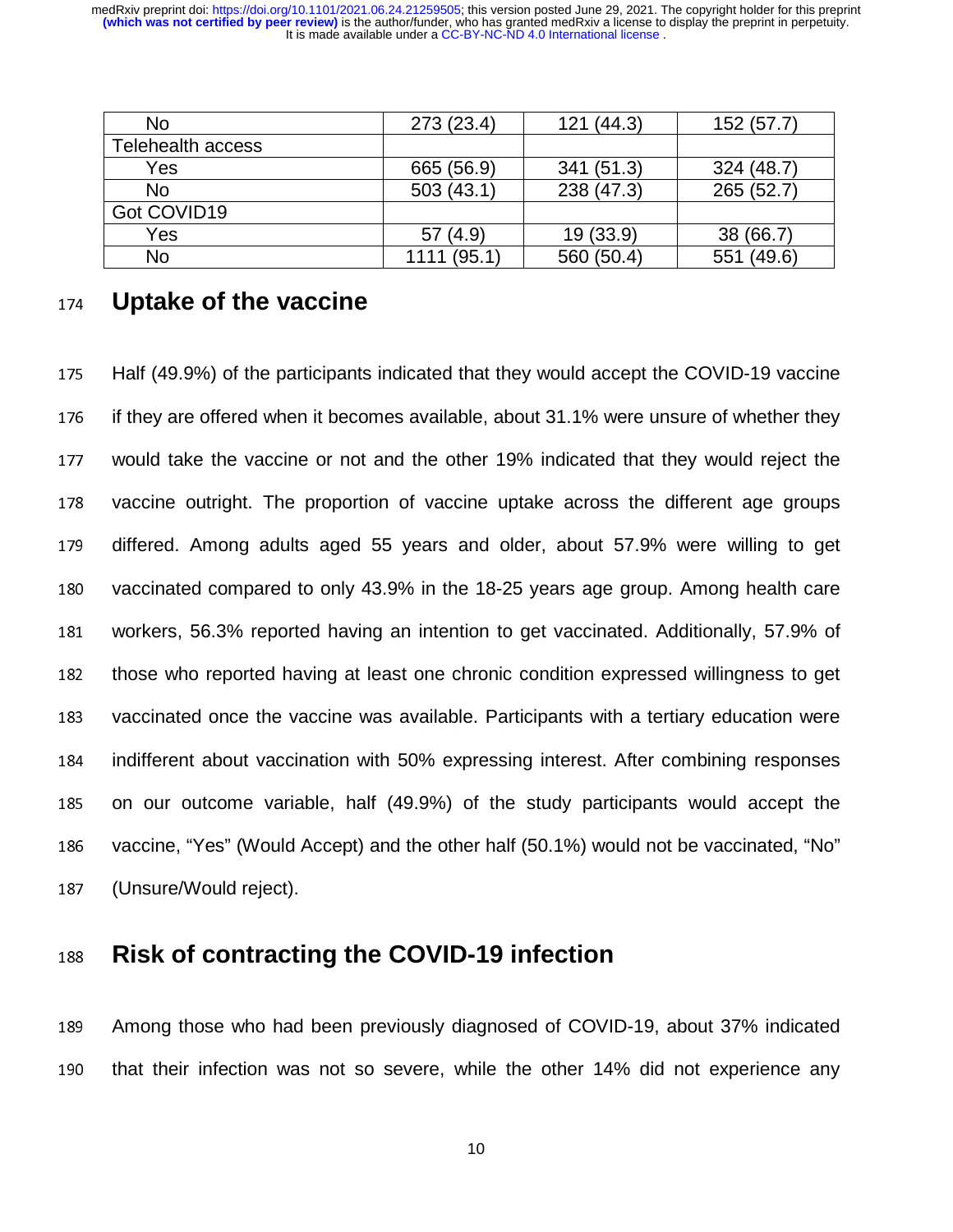191 severe symptoms due to the infection. Additionally, about 37% indicated that they were 192 not worried of the possibility of re-infection by the virus. Approximately 77% of the 193 participants were worried about the possibility that they might contract the virus, while 194 91% were worried about the possibility that a friend or a relative might catch the virus. 195 Fig 1 shows the perceived risk of contracting COVID-19.

#### <sup>196</sup>**Fig 1. Risk of contracting COVID-19**

#### <sup>197</sup>**Perceived vaccine effectiveness and safety of the COVID-19 vaccine**

198 Approximately 76% of the participants did not think that the vaccine will be effective in 199 reducing symptoms of the virus and another 72% indicated that they did not think that 200 the vaccine will be effective in preventing infection. Slightly more than half (51%) of the 201 participants indicated that they did not trust the government and other relevant 202 authorities in ensuring that the vaccine is effective and safe. Fig 2 shows the perceived 203 effectiveness and safety of the COVID-19 vaccine.

#### <sup>204</sup>**Fig 2. Perceived vaccine effectiveness and safety of the COVID-19 vaccine**

#### <sup>205</sup>**Decision to be vaccinated with the COVID-19 vaccine**

<sup>206</sup>Among factors considered by participants in deciding to get vaccinated or not, we 207 looked at convenience, availability, confidence in vaccine efficacy, vaccine 208 effectiveness, and potential sources of advice. About 58% of the adults indicated that 209 they would strongly consider vaccine effectiveness in their decision-making process. A 210 similar proportion also identified free vaccine access and vaccine safety as important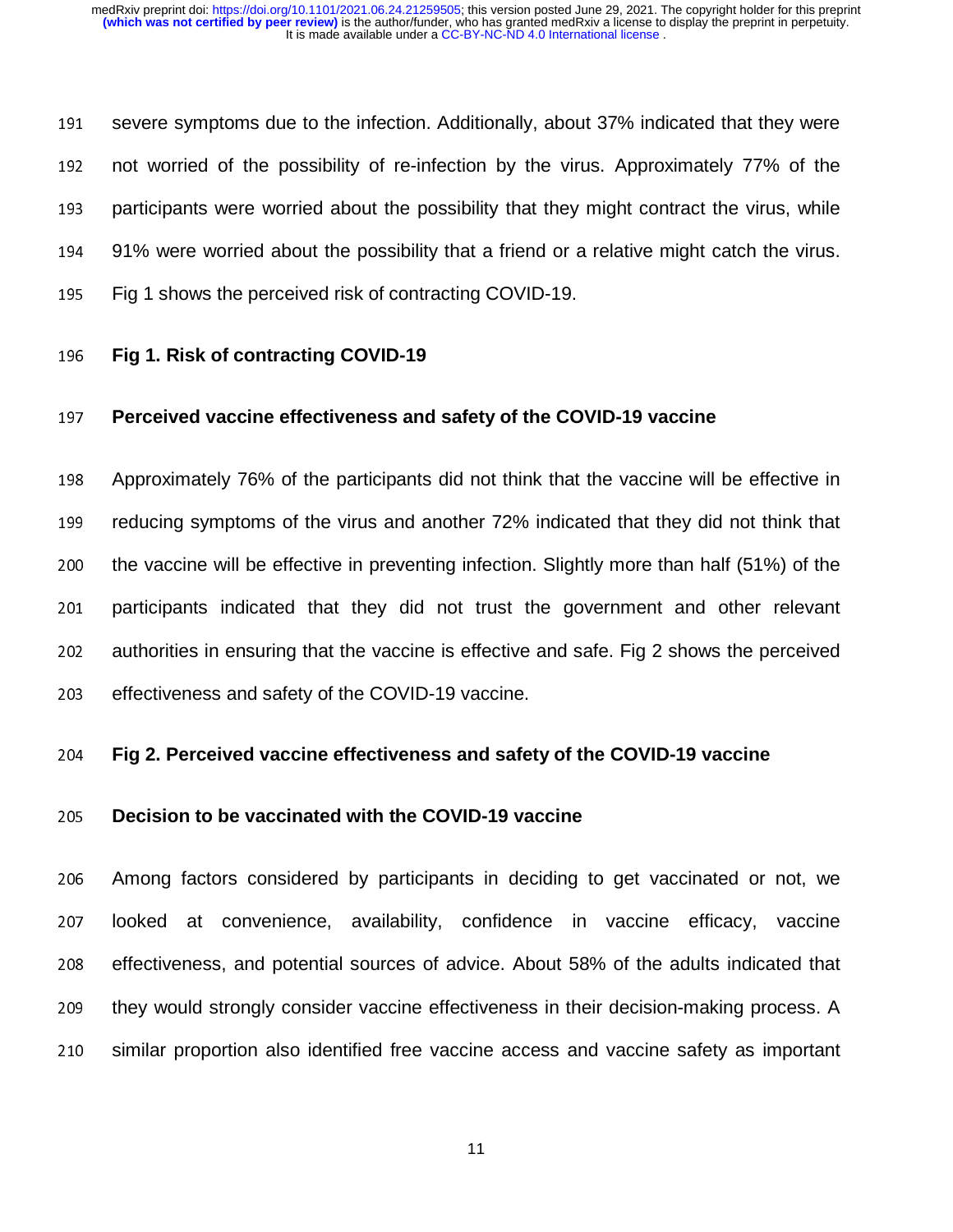211 factors in deciding whether to get vaccinated for COVID-19 or not. Fig 3 shows the 212 preferences of the adults on the different factors assessed.

#### <sup>213</sup>**Fig 3. Decision to be vaccinated with the COVID-19 vaccine**

### <sup>214</sup>**Factors associated with intention to be vaccinated with the COVID-19**

<sup>215</sup>**vaccine** 

216 Different covariates were assessed on their association with intention to vaccinate using 217 logistic regression analysis (Table 2). After adjusting for all covariates of interests, 218 adults aged 55 years and older were two times more likely to get vaccinated when 219 compared to those aged 18-25 years [Adjusted Odds Ratio (AOR): 2.04, 95% CI: (1.07 <sup>220</sup>– 3.87)]. Similarly, health care workers were 1.73 times more likely to get vaccinated 221 when compared to non-health care workers  $[AOR: 1.73, [95\% CI: (1.34 - 2.24)].$  Being 222 male [vs female AOR: 1.84, 95% CI:  $(1.44 - 2.36)$ ] and having at least one chronic 223 condition [vs no chronic condition AOR: 1.72, 95% CI:  $(1.32 - 2.25)$ ] were significantly 224 associated with intention to vaccinate. Participants who had been previously diagnosed 225 of COVID-19 [vs no previous COVID-19 infection AOR: 0.45, 95% CI:  $(0.25 - 0.81)$ ] 226 were significantly less likely to get vaccinated. Not so good health status, tertiary 227 education, and medical home (having a primary health care doctor) were associated 228 with borderline likelihood of getting vaccinated. We assessed the same covariates 229 among the health care workers sub group, and only being male [vs females, AOR: 1.92 230 95% CI:  $(1.24 - 2.98)$ ] was associated the likelihood of getting vaccinated.

#### <sup>231</sup>**Table 2. Bivariate and multivariable logistic regression model results**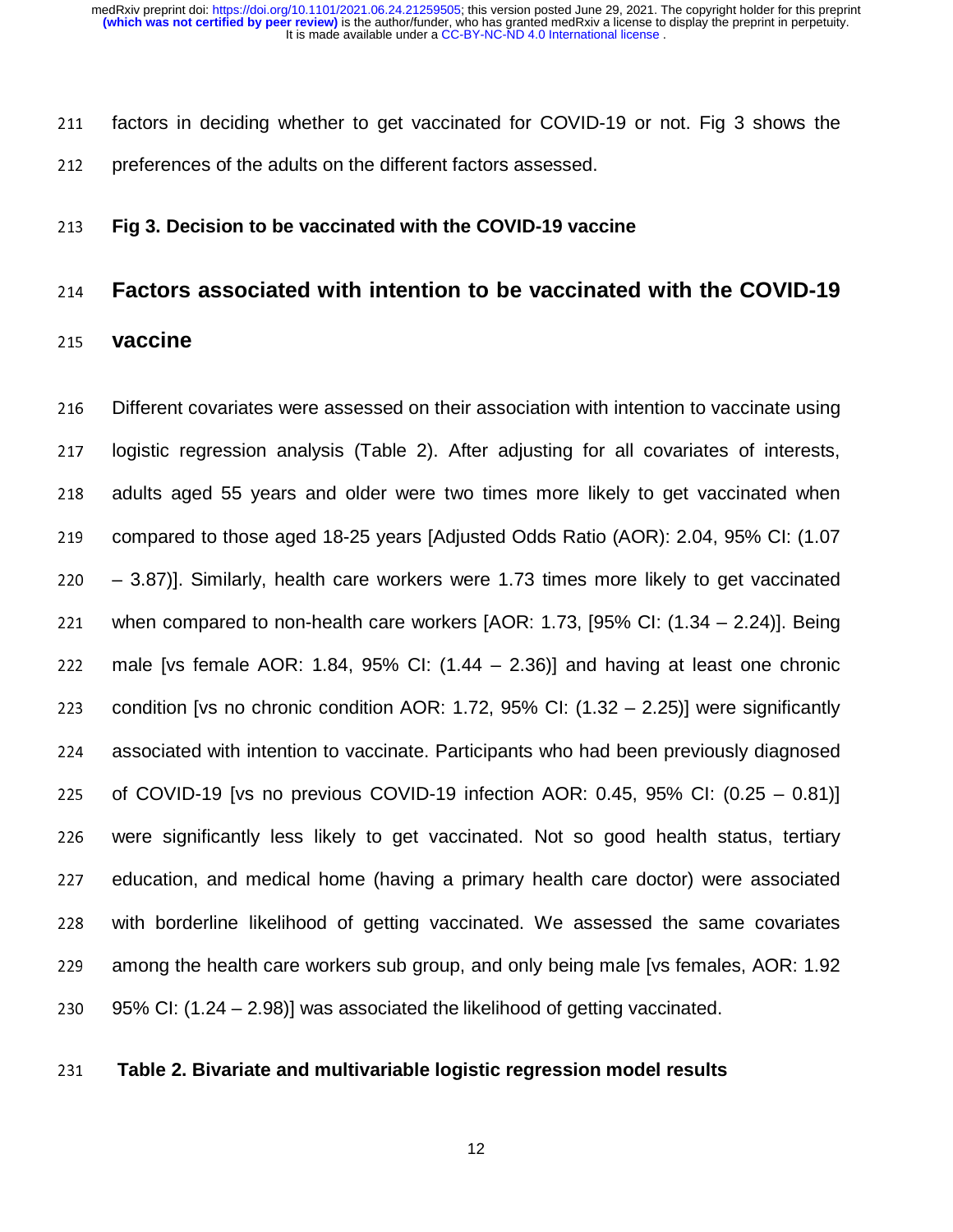|                                                                                                                   |            | <b>Unadjusted Odds Ratio</b><br>(UOR) and 95% CI |            | <b>Adjusted Odds Ratio</b><br>(AOR) and 95% CI |  |  |  |
|-------------------------------------------------------------------------------------------------------------------|------------|--------------------------------------------------|------------|------------------------------------------------|--|--|--|
|                                                                                                                   | <b>UOR</b> |                                                  | <b>AOR</b> | 95% CI                                         |  |  |  |
|                                                                                                                   |            | 95% CI                                           |            |                                                |  |  |  |
| Age group (years)                                                                                                 |            |                                                  |            |                                                |  |  |  |
| 18-25                                                                                                             | Ref        |                                                  | Ref        |                                                |  |  |  |
| 26-35                                                                                                             | 1.15       | $0.75 - 1.75$                                    | 1.57       | $0.89 - 2.75$                                  |  |  |  |
| 36-45                                                                                                             | 1.41       | $0.94 - 2.13$                                    | 1.84       | $1.04 - 3.28$                                  |  |  |  |
| 46-55                                                                                                             | 1.41       | $0.90 - 2.20$                                    | 1.75       | $0.95 - 3.23$                                  |  |  |  |
| $>55$                                                                                                             | 1.85       | $1.15 - 2.98$                                    | 2.04       | $1.07 - 3.87$                                  |  |  |  |
| <b>Sex</b>                                                                                                        |            |                                                  |            |                                                |  |  |  |
| Female                                                                                                            | Ref        |                                                  | Ref        |                                                |  |  |  |
| Male                                                                                                              | 1.62       | $1.28 - 2.04$                                    | 1.84       | $1.44 - 2.36$                                  |  |  |  |
| Health care worker                                                                                                |            |                                                  |            |                                                |  |  |  |
| No                                                                                                                | Ref        |                                                  | Ref        |                                                |  |  |  |
| Yes                                                                                                               | 1.47       | $1.16 - 1.87$                                    | 1.73       | $1.34 - 2.24$                                  |  |  |  |
| <b>Chronic conditions</b>                                                                                         |            |                                                  |            |                                                |  |  |  |
| <b>No</b>                                                                                                         | Ref        |                                                  | Ref        |                                                |  |  |  |
| Yes                                                                                                               | 1.71       | $1.35 - 2.16$                                    | 1.72       | $\overline{1.32} - 2.25$                       |  |  |  |
| <b>Health status</b>                                                                                              |            |                                                  |            |                                                |  |  |  |
| Good                                                                                                              | Ref        |                                                  | Ref        |                                                |  |  |  |
| Not so good                                                                                                       | 0.91       | $0.62 - 1.34$                                    | 1.13       | $0.74 - 1.72$                                  |  |  |  |
| Tertiary education                                                                                                |            |                                                  |            |                                                |  |  |  |
| No                                                                                                                | Ref        |                                                  | Ref        |                                                |  |  |  |
| Yes                                                                                                               | 1.05       | $0.64 - 1.72$                                    | 1.13       | $0.66 - 1.91$                                  |  |  |  |
| Residence                                                                                                         |            |                                                  |            |                                                |  |  |  |
| Urban                                                                                                             | Ref        |                                                  | Ref        |                                                |  |  |  |
| Rural                                                                                                             | 0.66       | $0.43 - 1.04$                                    | 0.64       | $0.40 - 1.01$                                  |  |  |  |
| Employment status                                                                                                 |            |                                                  |            |                                                |  |  |  |
| Not employed                                                                                                      | Ref        |                                                  | Ref        |                                                |  |  |  |
| <b>Student</b>                                                                                                    | 0.81       | $0.47 - 1.38$                                    | 1.24       | $0.63 - 2.43$                                  |  |  |  |
| Employed                                                                                                          | 0.74       | $0.49 - 1.11$                                    | 0.63       | $0.40 - 0.99$                                  |  |  |  |
| <b>Medical Aid</b>                                                                                                |            |                                                  |            |                                                |  |  |  |
| No                                                                                                                | Ref        |                                                  | Ref        |                                                |  |  |  |
| Yes                                                                                                               | 1.06       | $0.80 - 1.41$                                    | 0.91       | $0.65 - 1.25$                                  |  |  |  |
| <b>Medical Home</b>                                                                                               |            |                                                  |            |                                                |  |  |  |
| No                                                                                                                | Ref        |                                                  | Ref        |                                                |  |  |  |
| Yes                                                                                                               | 1.32       | $1.00 - 1.73$                                    | 1.20       | $0.87 - 1.64$                                  |  |  |  |
| <b>Telehealth access</b>                                                                                          |            |                                                  |            |                                                |  |  |  |
| No                                                                                                                | Ref        |                                                  | Ref        |                                                |  |  |  |
| Yes                                                                                                               | 1.17       | $0.93 - 1.48$                                    | 1.18       | $0.92 - 1.51$                                  |  |  |  |
| Got COVID19                                                                                                       |            |                                                  |            |                                                |  |  |  |
| No                                                                                                                | Ref        |                                                  | Ref        |                                                |  |  |  |
| Yes                                                                                                               | 0.49       | $0.28 - 0.86$                                    | 0.45       | $0.25 - 0.81$                                  |  |  |  |
| Statistical significance at 5% alpha is indicated by odds ratios in bold, CI: confidence interval, Ref: reference |            |                                                  |            |                                                |  |  |  |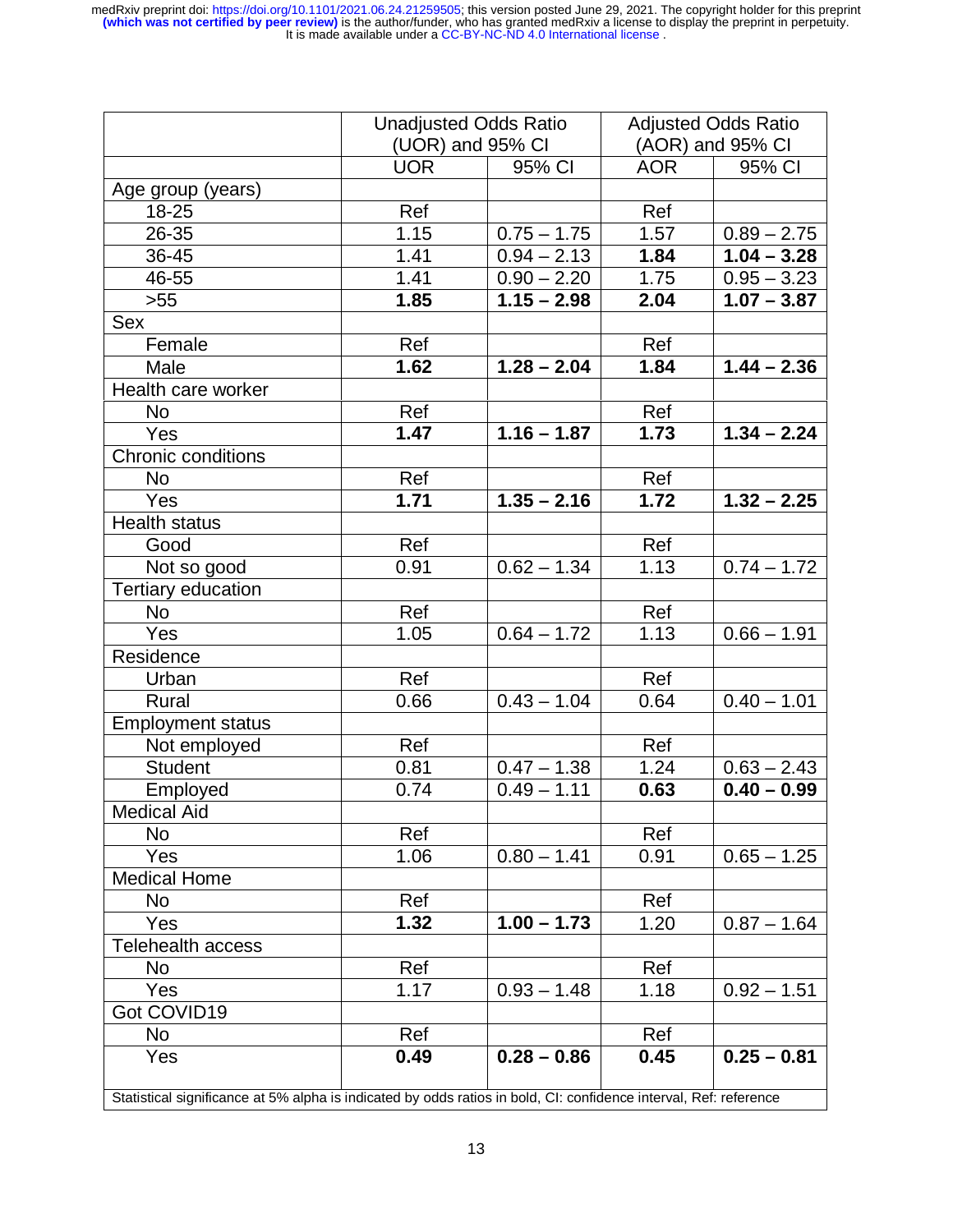|               | category       |  |
|---------------|----------------|--|
| 232           | $\blacksquare$ |  |
| $\sim$ $\sim$ |                |  |

## <sup>234</sup>**Discussion**

235 Our study was the first to assess the COVID-19 vaccine hesitancy at national level in 236 Zimbabwe. The study findings showed that half of the study participants reported that 237 they would accept the COVID-19 vaccine if it becomes available. The majority of the 238 survey participants were uncertain about the effectiveness of the vaccine and lacked 239 confidence on the safety of the vaccine. About half lacked trust in the government's 240 ability to ensure that the vaccine will be effective and most participants would seek the 241 advice of a healthcare worker first before getting vaccinated. Increased age, presence 242 of chronic disease/condition, male gender and being a healthcare worker were 243 associated with increased likelihood of vaccine acceptance while a history of COVID-19 244 infection and rural residence were associated with reduced likelihood of vaccine 245 acceptance.

246 Our study findings showed that half of the participants (50%) were willing to take the 247 COVID-19 vaccine while the other half were either unsure or would reject taking the 248 vaccine. These findings are consistent with other African studies from the Democratic 249 Republic of Congo (DRC) (56%) (17), and Nigeria (50%) (18). The similarities in 250 findings may be due to resemblances in the methodology used, as well as socio-251 economic and political settings in DRC, Nigeria and Zimbabwe. However, a South 252 African survey showed that about 71% were willing to get vaccinated against COVID-19 <sup>253</sup>(19). Based on the significant difference in vaccine acceptance for this study and the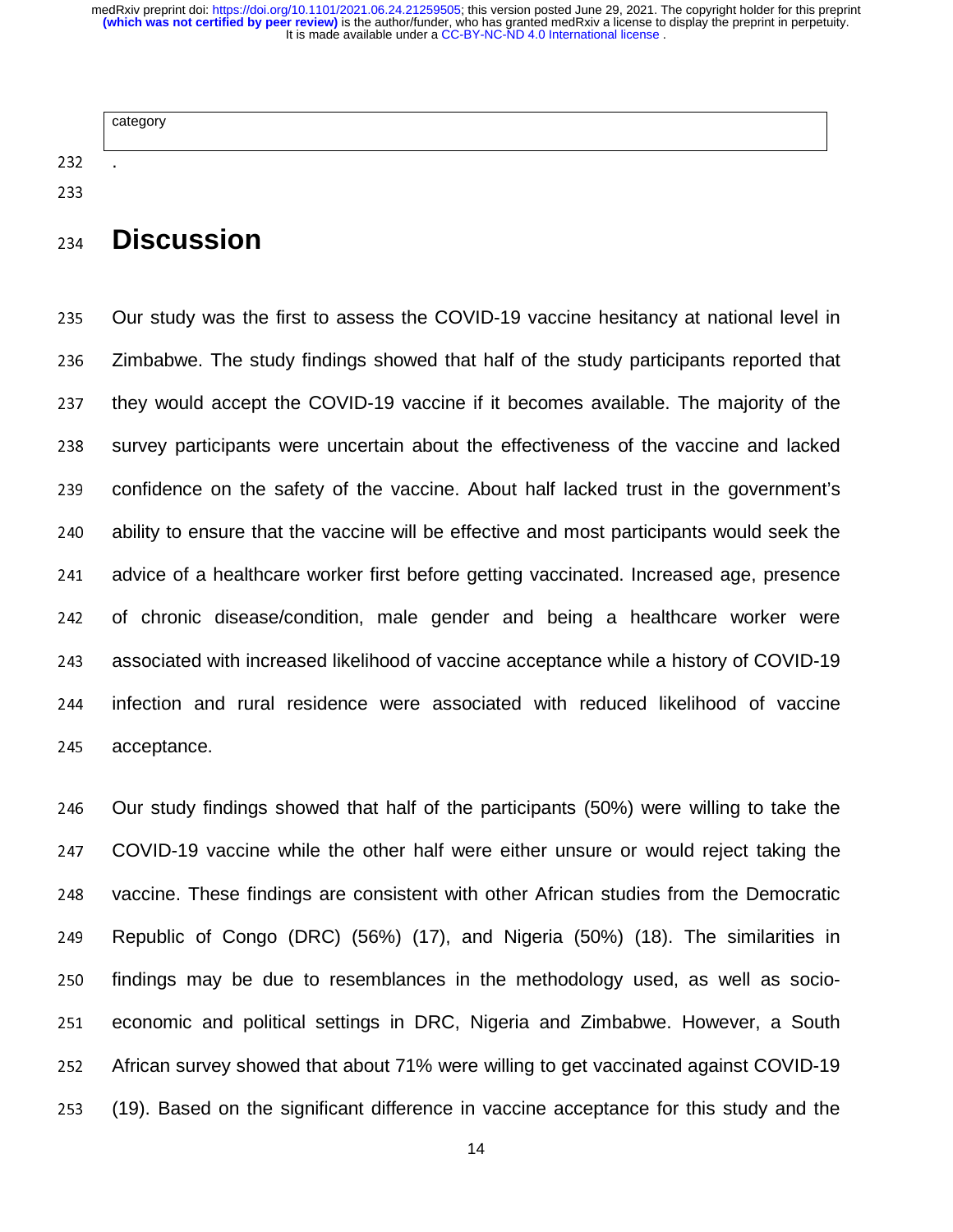254 South African study, one might hypothesize that South Africans were more likely to 255 accept the vaccine given the high numbers of reported COVID-19 cases and fatalities 256 as compared to the other countries (DRC, Nigeria and Zimbabwe).

257 Moreover, the surveys from DRC, Nigeria and this study were conducted before the 258 vaccine was rolled out and conspiracy theories on the COVID-19 vaccine were at their 259 peak thus, the researchers predict an increase in vaccine acceptance as more accurate 260 information penetrates the population, more people getting vaccinated and vaccine 261 effectiveness being witnessed in those who would have been vaccinated. The level of 262 vaccine hesitancy found in our study was low when compared to the required COVID-19 263 herd immunity i.e. 60-70% (20). A COVID-19 vaccine uptake of 50% may not be <sup>264</sup>adequate based on Zimbabwean government's plans to vaccinate 60% of the 265 population as a way of reaching the herd immunity threshold (21). Therefore, there is a 266 need to come up with strategies to increase the proportion of citizens willing to get the 267 COVID-19 vaccine. Strategies that have been shown to increase COVID-19 vaccine 268 uptake include engagement of community leaders, social mobilization tactics, mass 269 media campaigns, the use of reminder and follow-up systems, training and education of 270 health care professionals, incentives, vaccine mandates, efforts to make vaccine more 271 accessible, and efforts to increase general knowledge and awareness (22,23).

272 Healthcare workers who took part in this study were more likely to accept the COVID-19 273 vaccine and this finding corroborated with a study in the U.S (24). It can be 274 hypothesised that healthcare workers perceived their susceptibility to contract COVID-275 19 as high as evidenced by a study which reported that healthcare workers had a more 276 than seven-fold higher risk of severe COVID-19 across all occupational groups (25).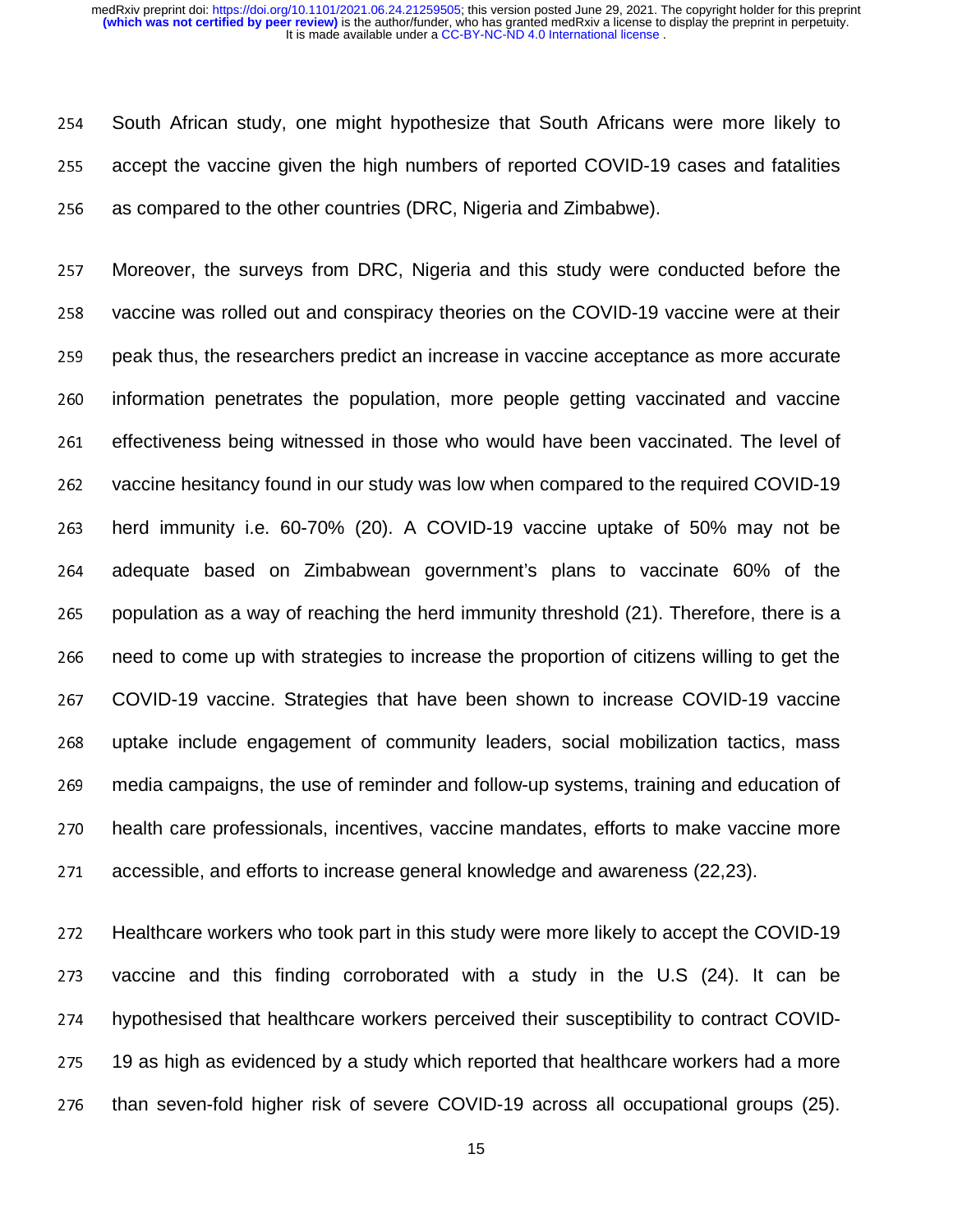277 Since health providers have the moral obligation not to harm their patient (26), they may 278 feel compelled to protect the sick and vulnerable patients by getting vaccinated 279 themselves. This is a decisive finding since healthcare workers' vaccine acceptance can 280 easily untangle vaccine hesitancy when recommending the vaccine to their clients. The 281 health providers can also serve as role models of vaccine acceptance for the general 282 population. Efforts to combat COVID-19 vaccine hesitancy among the general 283 population can utilize the increased intention to vaccinate among health workers by 284 making them community outreach vaccine advocates.

285 Most of the study participants doubted the effectiveness of the COVID-19 vaccine. This 286 was consistent with findings from an African study where despite the respondents' 287 agreement with the importance of vaccinating the population against SARS-CoV-2, 288 many had reservations about the effectiveness and safety of the vaccine (27). The 289 doubting of the effectiveness could be attributed to several reasons. Firstly, this could 290 be attributed to the lack of information on how the vaccine was developed and tested. 291 There has been concern on how some vaccines were developed with people preferring 292 those thought to have been developed transparently in comparison to those whose 293 development was shrouded with secrecy (28,29). Secondly, there were concerns on 294 whether trials were not rushed and regulatory standards relaxed considering the 295 unprecedented speed at which the COVID-19 vaccines were developed (30). The lack 296 of lucid information on vaccine development exacerbates the vaccine hesitancy problem 297 and it is essential for health authorities to be equipped with authentic information on 298 how the COVID vaccines were developed; thus enabling them to disseminate factual 299 information and allay the vaccine effectiveness related anxieties.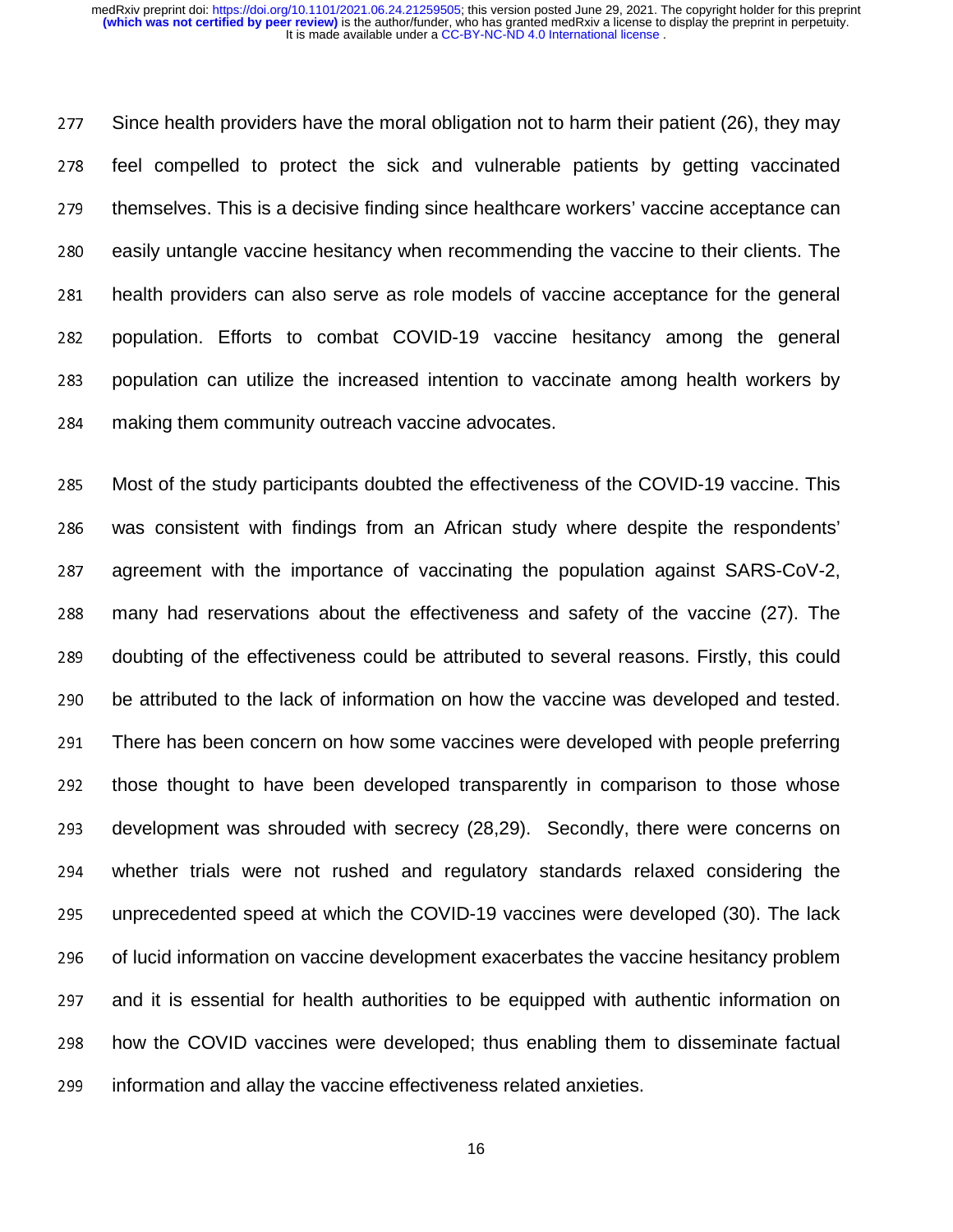<sup>300</sup>The perceived lack of acceptance of the COVID-19 vaccine in Zimbabwe can partly be 301 attributed to earlier reports on safety of the COVID-19 vaccines with respect to possible 302 side- and adverse effects (31). Some Zimbabweans became sceptical and reserved 303 towards the vaccine especially after experts questioned the effectiveness of the 304 vaccines developed before the 501.V2 coronavirus variant which originated from South <sup>305</sup>Africa and appeared to be a more contagious strain infiltrating the country (21). The 306 widespread dissemination of vaccine safety information should be done before rolling 307 out the vaccine to ensure that people make an informed decision based on scientifically 308 proven information instead of rumours and conspiracy theories. The health authorities <sup>309</sup>should continue to update citizens about vaccine side-effects and institute strong 310 pharmacovigilant systems as well as, compensation schemes for severe adverse 311 events as this might boost public confidence in vaccine safety (32,33).

312 About half of the participants in this study lacked trust on whether the government and 313 relevant authorities would be able to provide a safe vaccine that would protect them 314 from COVID-19. Such public insecurities were also observed in other studies on vaccine 315 hesitancy (34,35). These public insecurities may be caused by unsubstantiated political 316 statements, incapacities of the health system and centralisation of health services. 317 Unscientific claims on COVID-19 by individuals in positions of authority can introduce 318 uncertainties within the population and lower their trust in how the government is 319 handling the pandemic. The Zimbabwean healthcare system is facing serious 320 challenges including shortage of essential drugs, lack of equipment to carry out basic 321 procedures, and skills migration thus, citizens may lack trust in the system's ability to 322 contain the pandemic. Despite the proposed free COVID-19 vaccination, there are other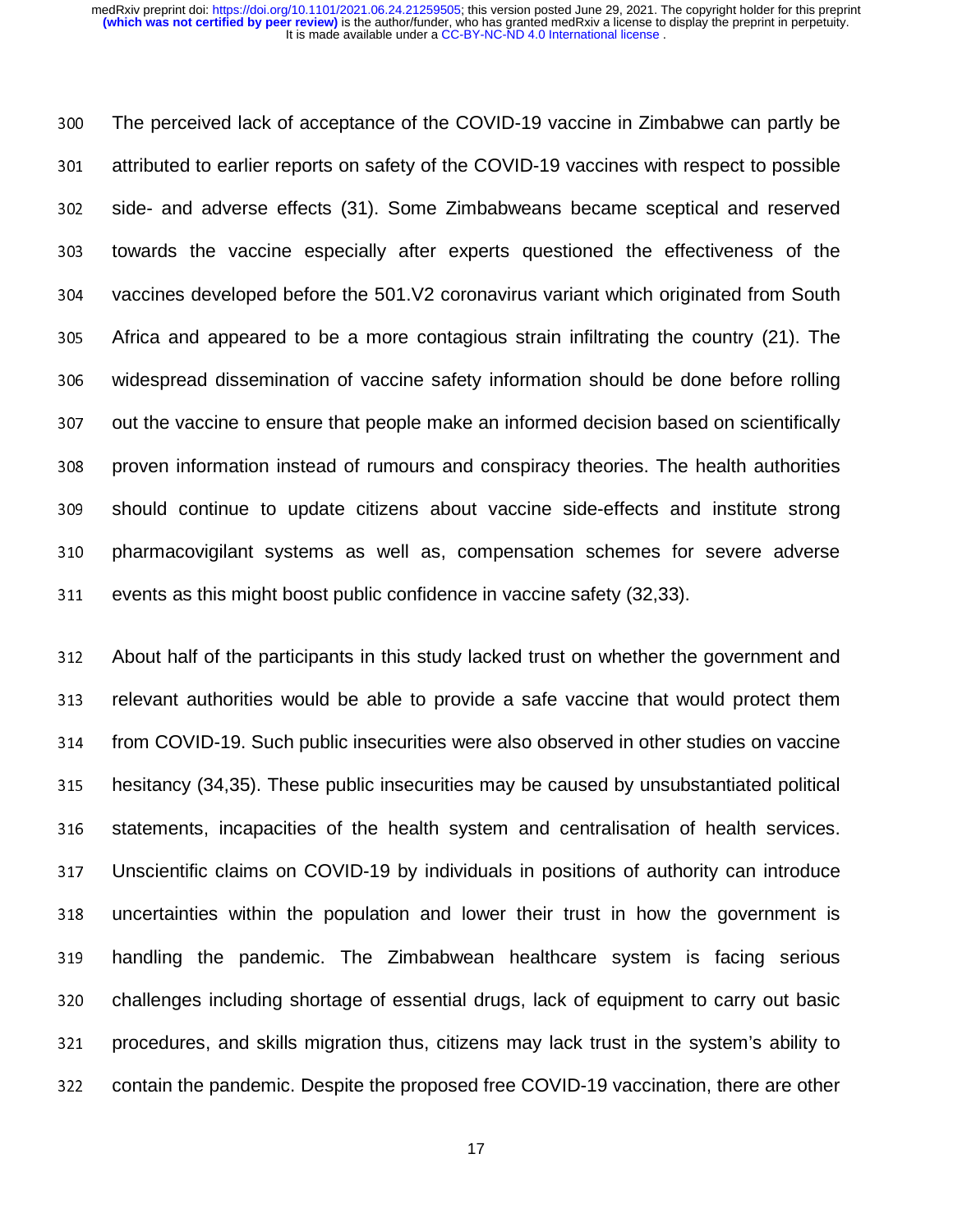323 indirect costs that could be incurred by citizens to get to the vaccination sites which are 324 currently centralised at secondary and tertiary health facilities. Travelling costs and loss 325 of productive time could be potential barriers to COVID-19 vaccination in low-income 326 settings like Zimbabwe. Thus, the government should work towards increasing the 327 national health budget to cater for the excess service demand caused by the pandemic. 328 It is also critical to decentralize vaccination sites and to use influential community 329 leaders for community outreach activities.

<sup>330</sup>The current study also revealed that an increase in age and the presence of a chronic 331 condition were associated with a high likelihood of vaccine acceptance. These findings 332 are consistent with findings from other studies that showed a strong association <sup>333</sup>between age and willingness to get vaccinated (35,36). The risk of severe COVID-19 334 increases with age and 80% of COVID-19 deaths are of adults 65 years and older (37). 335 Additionally, multiple chronic conditions complicate the progression of COVID-19 (38). 336 Thus, the elderly and those with chronic conditions may have increased perceived 337 vulnerability to the disease and are more likely to take steps towards protecting 338 themselves.

<sup>339</sup>We noted that males were more likely to accept the vaccine. Several other studies also 340 revealed similar results (27,28,39–41). This was an unexpected finding given the poor 341 health seeking behaviour among men (42). However, men constitutes the highest 342 proportion of the Zimbabwean workforce and the speculations that some organisations 343 might prioritise or mandate vaccination among their employees to continue productivity <sup>344</sup>in wake of anticipated lockdowns might have influenced men's decision. The reduced 345 vaccine acceptance among women can be attributed to a lack of information of the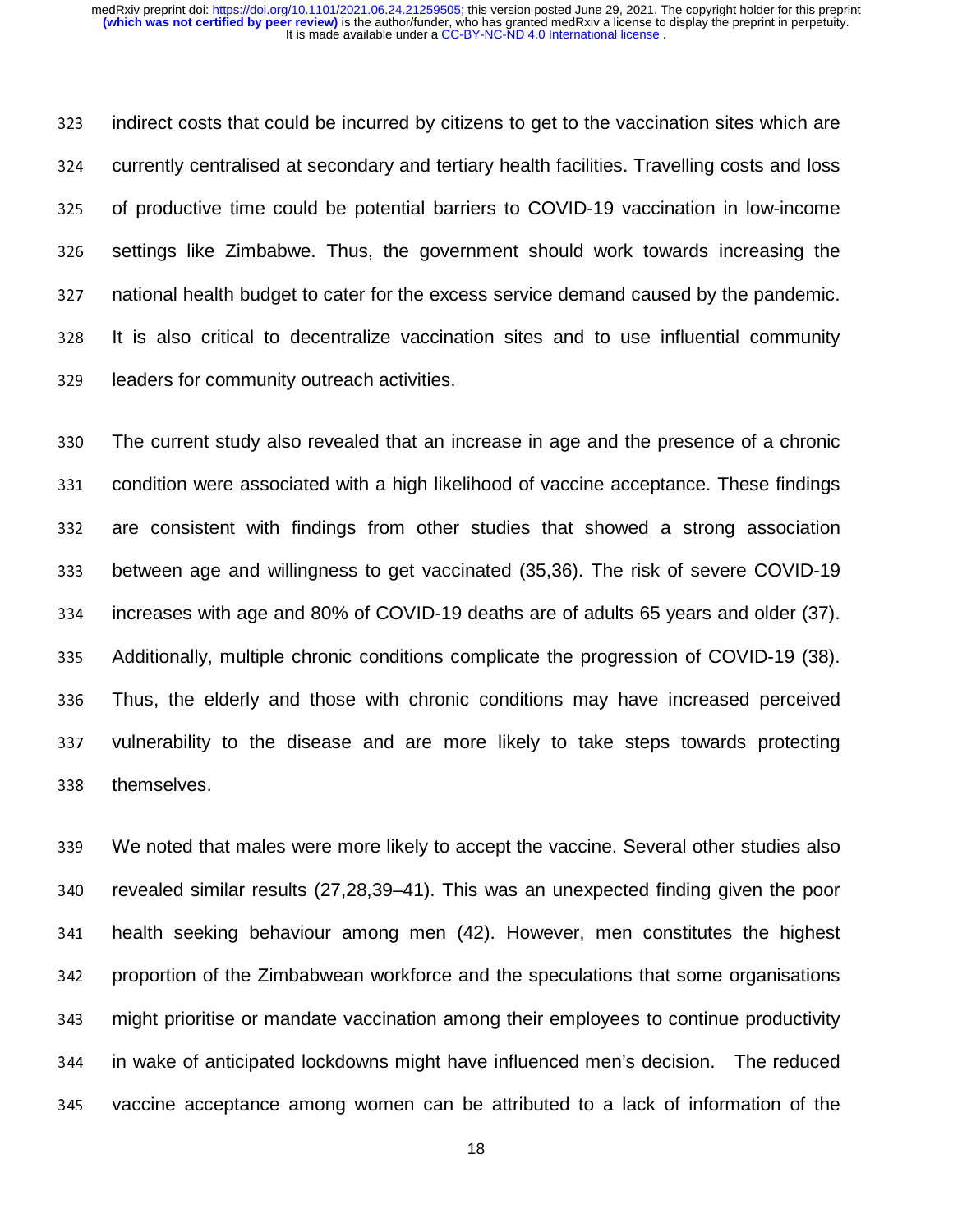346 safety of the vaccine especially with regards to conception related matters; however 347 experts believe that the vaccines were unlikely to pose a risk to pregnant and lactating 348 woman (43). The finding that among the health care worker subgroup, males were also <sup>349</sup>likely to be vaccinated than females can be explained by some of the reasons 350 discussed above. Health authorities have the responsibility to give women updated 351 information on the safety of the vaccine during the community outreach activities. It was 352 surprising to note that 39% of those who reported previous COVID-19 infection in this 353 study were less likely to be vaccinated. This is despite the fact that those with a history 354 of prior infection could be reinfected by SARS-CoV-2 even after recovering from the 355 initial infection (44). Studies have shown that primary infection only provides short term 356 protective immunity against SARS-CoV-2 (45–47). Individuals who would have 357 recovered from coronavirus infection may perceive their susceptibility as low assuming 358 that they would have garnered natural immunity. Although those who have been 359 previously infected by SARS-CoV-2 are less likely to have a repeat infection when 360 compared to those without evidence of previous infection, they are still susceptible to 361 reinfection (48), hence, the need to be vaccinated as well.

362 The present study noted that rural residents were less likely to pursue COVID-19 363 vaccination when compared to those residing in urban areas. This finding corroborates 364 with findings from other similar studies (28,34,49). This could be attributed to poor 365 information penetration and reduced perceived susceptibility risk among the rural folks. 366 The finding can also be explained by the fact that rural residents have reduced health 367 literacy and awareness, reduced trust and interaction with healthcare workers, and 368 presumed cost-based concerns (34,50,51). Information travels faster in urban areas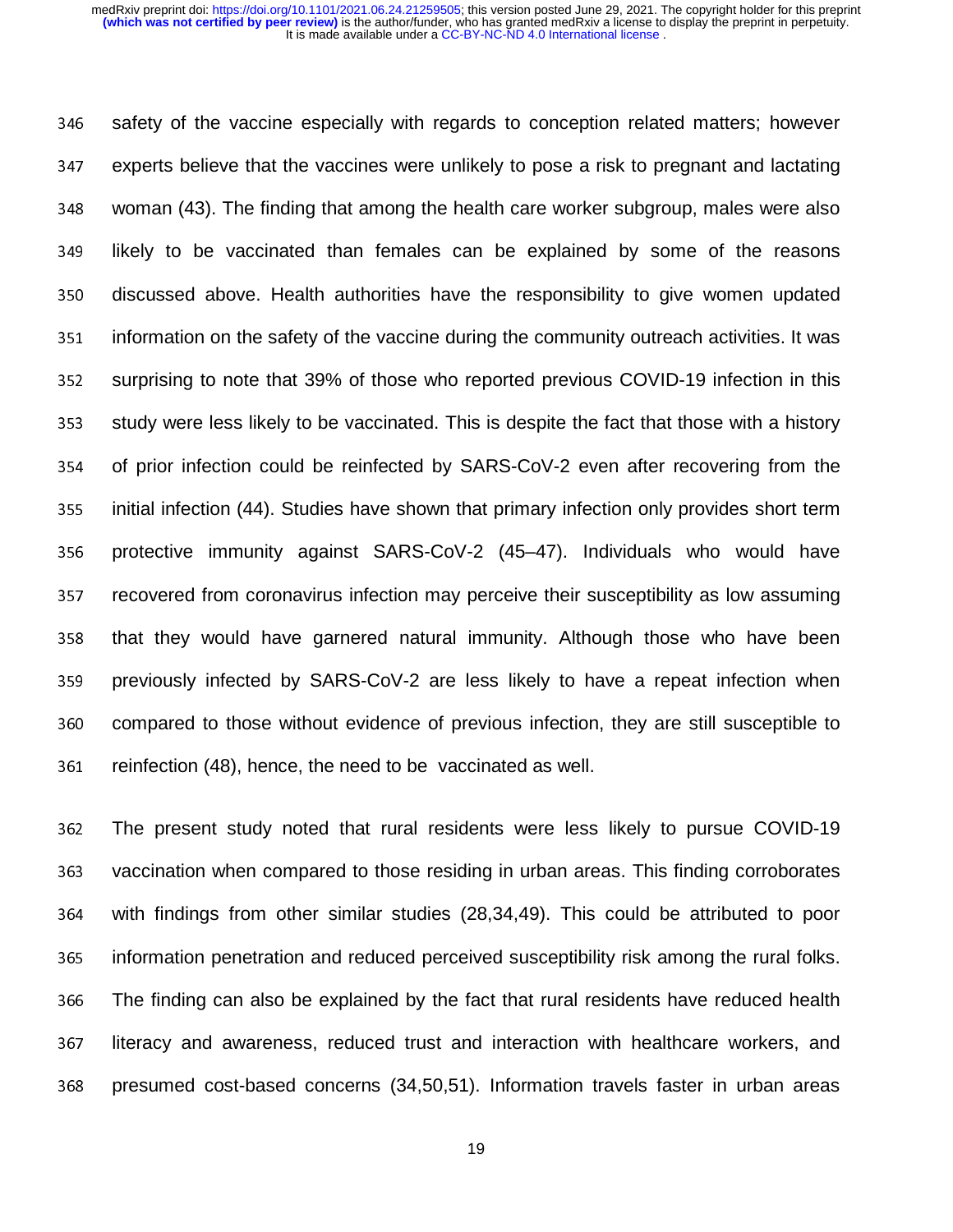<sup>369</sup>where mass media and internet connection are readily available thus, it can be easier 370 for those residing in urban areas to access authentic information about the vaccine <sup>371</sup>when compared to most remote rural areas in Zimbabwe. This shows the importance of 372 tailoring vaccine awareness strategies relative to populations residing in varying 373 geographical regions. The authors recommend that policy makers consider <sup>374</sup>geographical- and socio-cultural-specific information for education and communication 375 when approaching the diverse residential settings.

## <sup>376</sup>**Strengths and limitations**

<sup>377</sup>Our study assessed a broad range of factors that have been known to influence vaccine 378 acceptance. The findings can be used to guide future health activities with an aim of 379 improving COVID-19 vaccine uptake or uptake of other vaccines. All the ten 380 Zimbabwean provinces were represented although some were more represented than 381 others. The data collection tools were distributed in all the three common languages 382 used in Zimbabwe to accommodate the majority of citizens. The study received a fairly <sup>383</sup>good response rate, which was unexpected by the researchers given that no incentives <sup>384</sup>were given to cover internet connection fees. The increased use of internet services <sup>385</sup>during the COVID-19 era enabled swift and cost effective online data collection on the 386 part of the researchers.

<sup>387</sup>Despite the relatively large sample size, the generalizability of our findings can be 388 hampered by our sampling method. The researchers used mainly their social media 389 networks as proxies for distributing the data collection tool. The study was also limited 390 to those who had access to mobile phones, tablets, or computers, thus introducing a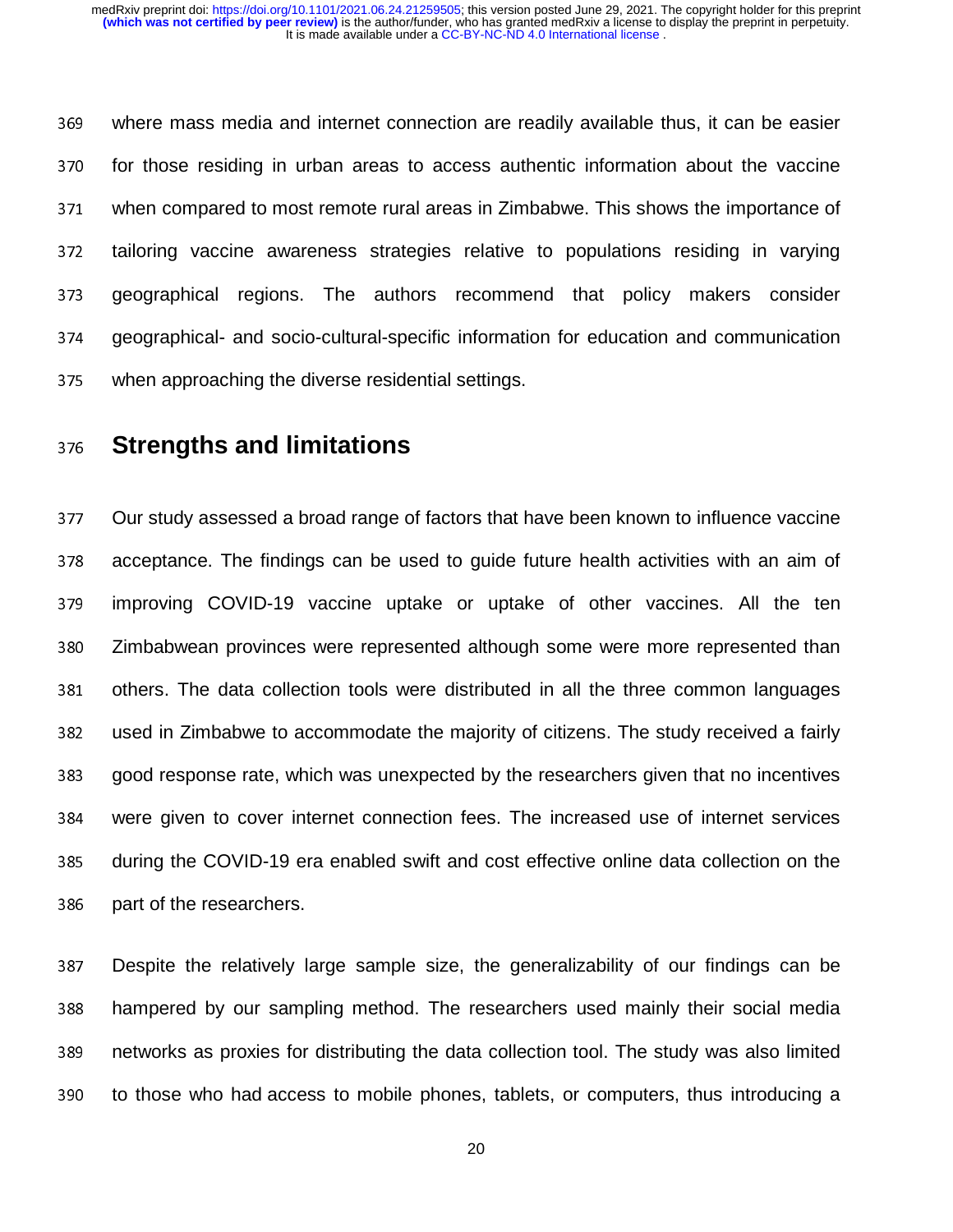391 selection bias. We may have excluded the poor and the old who in fact are vulnerable 392 to COVID-19. Besides, the data were collected before the vaccine was rolled out in the <sup>393</sup>country and vaccine hesitancy may have waned as more authentic information became 394 available to the population. The participants were mostly urban dwellers with easy 395 access to internet connection and this could have potentially resulted in a selection bias 396 leaving the rural population. The fact that this study utilized self-reported data makes it 397 vulnerable to reporting bias.

398 There is a need for further studies to understand how COVID-19 vaccine hesitancy will 399 evolve with time. With the COVID-19 vaccine now available in the country and already 400 being given, studies should be conducted periodically to assess the time-sensitive 401 aspect of the vaccine hesitancy among those who rejected the vaccine or were unsure 402 of it. Our study reported the quantitative findings associated with COVID-19 vaccine; 403 there is therefore a need for qualitative studies to explore contextual and other <sup>404</sup>individual factors that lead to vaccine hesitancy. Since in our study we were unable to 405 report vaccine hesitancy among targeted sectors of the populations e.g. education, 406 commerce, tourism among others, studies are required to assess how vaccine 407 hesitancy will vary across these sectors. These will enable targeted messaging to 408 improve the vaccine uptake. Though we assessed vaccine hesitancy among health care 409 workers, we were unable to disentangle our data to find out hesitancy among various 410 groups of healthcare workers. Future studies looking into vaccine hesitancy among 411 health care workers should be in position to assess vaccine hesitancy among doctors, 412 nurses, pharmacists and many other healthcare worker professionals. To try and be 413 more representative, especially inclusion of the rural communities, future studies should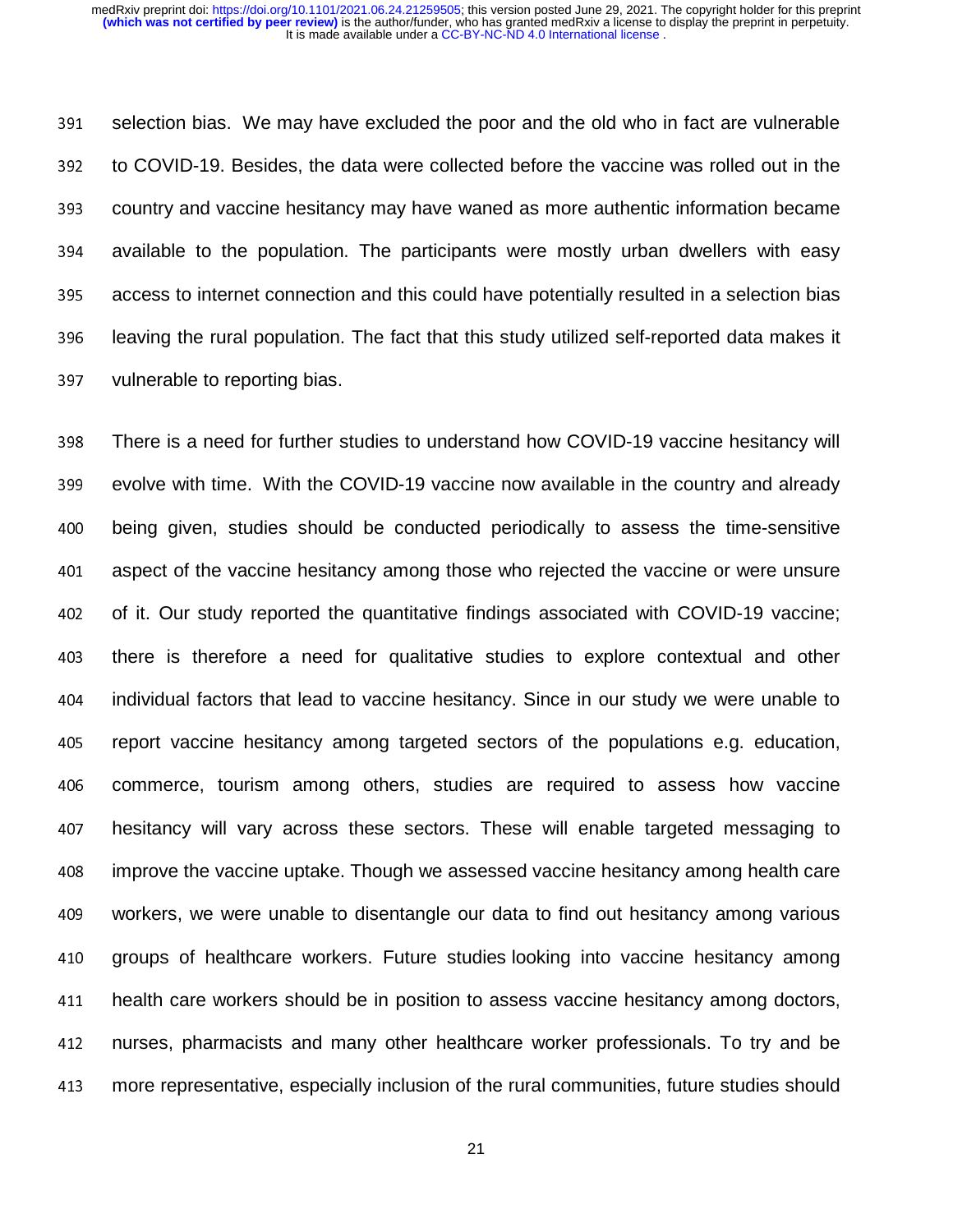414 be conducted physically so that the barrier of access to internet and electronic gadgets 415 can be bridged. However, strategies to mitigate against COVID-19 infection and spread 416 should be observed.

### <sup>417</sup>**Conclusions**

418 In our study, we found half of the participants were willing to get vaccinated against 419 COVID-19 with the majority lacking trust in the government and being uncertain about 420 vaccine effectiveness and safety. The high vaccine acceptance among health workers 421 and the finding that the majority will consult health care workers before deciding to 422 vaccinate, can be a good foundation to launch a successful COVID-19 vaccine 423 awareness campaign in the country. However, the level of vaccination uptake is way 424 below the expected herd immunity hence the government and other relevant authorities 425 should provide timely and accurate information through community-wide campaigns. 426 Strategies should also be put in place to target and prioritise groups likely not to 427 vaccinate such as females, younger ages and those without chronic conditions. The 428 government and other relevant authorities should aim for a more transparent strategy 429 since it will contribute to public trust and increased acceptability of the vaccine.

### <sup>430</sup>**Acknowledgements**

431 The authors would like to thank the following organisations for the support during the 432 study; the University of Zimbabwe, Faculty of Medicine and Health Sciences, Global 433 and Public Health Unit, Africa University, College of Health, Agriculture & Natural 434 Science, Clinical Research Centre (AUCRC) and the Zimbabwe College of Public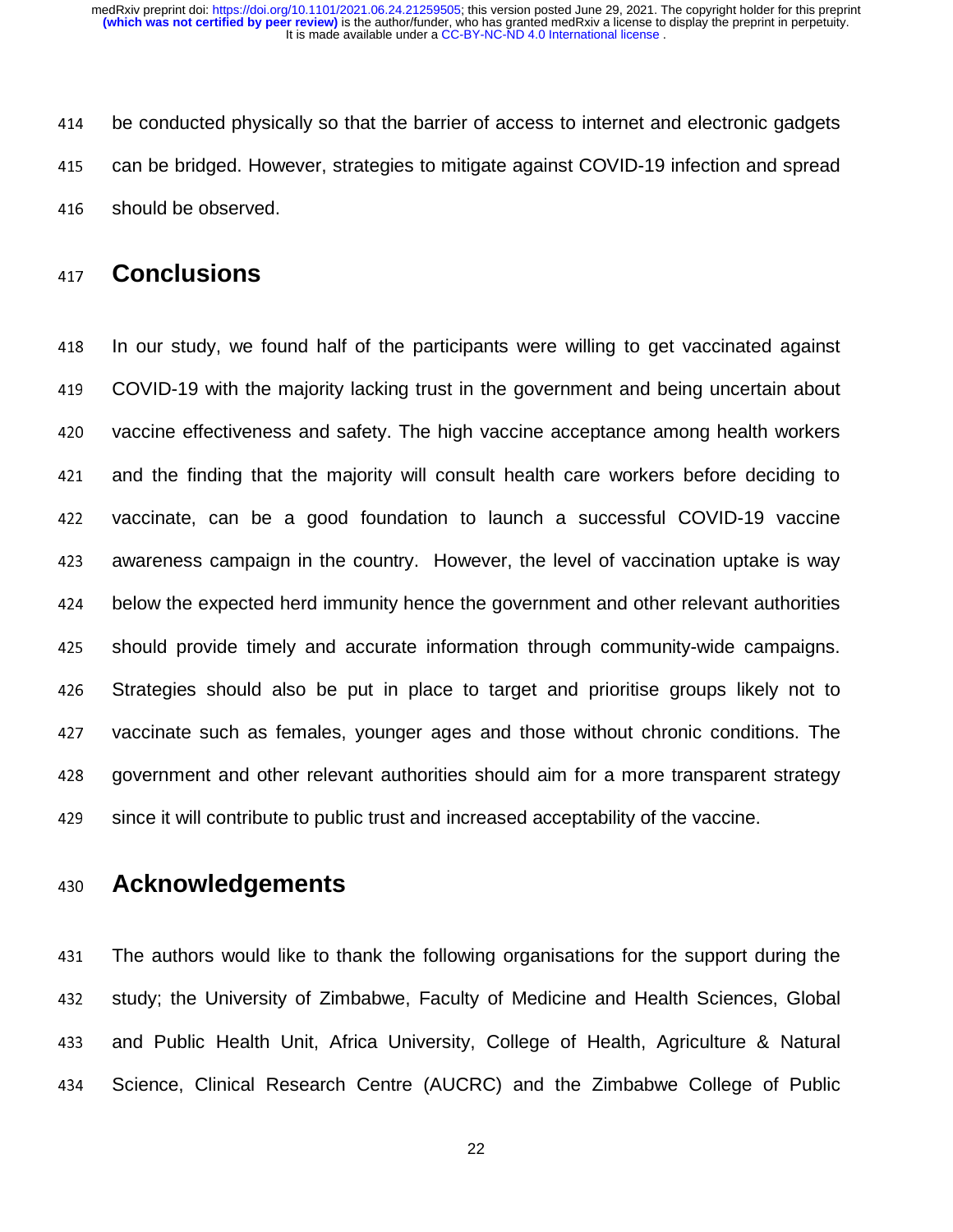435 Health Physicians (ZCPHP). The authors would like to thank the following individuals

436 Mandla Tirivavi from AUCRC for administrative support, Brian Maponga and Pamela

437 Magande from the ZCPHP for facilitating the distribution of the survey and ethical

438 approval. Finally, we thank all the Zimbabweans who participated in the survey.

## <sup>439</sup>**Authors Contributions**

| <b>Author</b>                | <b>Contribution</b>                                                                                                                                                    |
|------------------------------|------------------------------------------------------------------------------------------------------------------------------------------------------------------------|
| Paddington<br>Mundagowa      | T. Conceptualisation, Methodology, Investigation, Validation,<br>Writing – original draft preparation, Writing – review & editing                                      |
| N.<br>Samantha<br>Tozivepi   | Conceptualisation, Methodology, Investigation, Data curation,<br>Validation, Writing - original draft preparation, Writing -<br>review & editing                       |
| Edward T. Chiyaka            | Conceptualisation, Methodology, Formal<br>Analysis,<br>Validation, Writing – original draft preparation,<br>Writing -<br>review & editing                              |
| Fadzai Mukora-<br>Mutseyekwa | Conceptualisation, Methodology, Project administration,<br>Supervision, Resources, Funding Acquisition, Writing – review<br>& editing                                  |
| Richard<br>Makurumidze       | Conceptualisation, Methodology, Investigation, Validation,<br>Project administration, Supervision, Writing - original draft<br>preparation, Writing - review & editing |

# <sup>440</sup>**Declarations**

### <sup>441</sup>**Data Availability**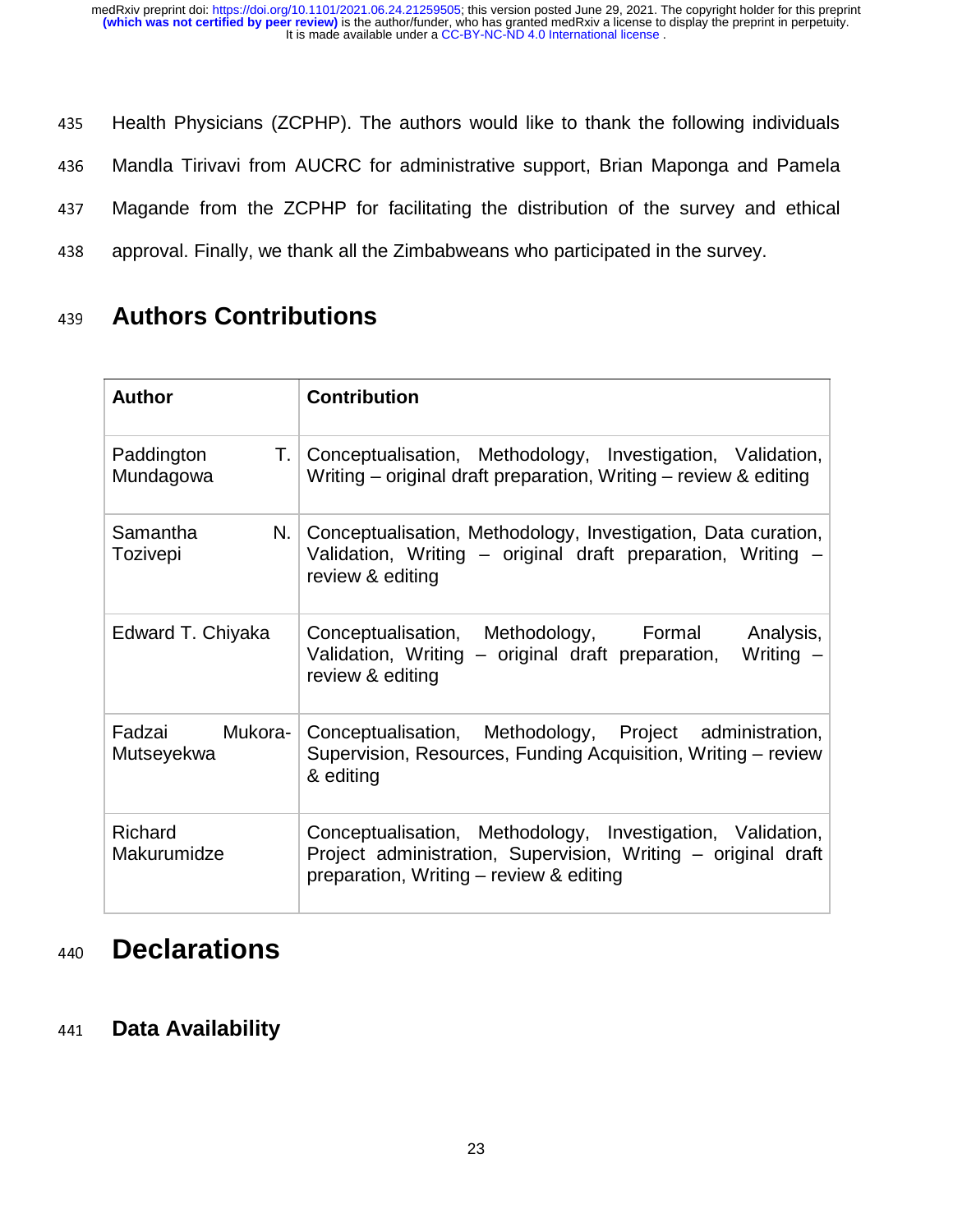442 The data used during analysis is available from the corresponding author upon a 443 reasonable request.

### <sup>444</sup>**Funding**

445 The study received funding for ethical approval from the Africa University, College of 446 Health, Agriculture & Natural Science, Clinical Research Centre. The funders had no 447 role in study design, data collection and analysis, decision to publish, or preparation of 448 the manuscript.

### <sup>449</sup>**Competing Interests**

450 The authors declare that they have no competing interests.

### <sup>451</sup>**References**

- <sup>452</sup>1. WHO. WHO Coronavirus (COVID-19) Dashboard [Internet]. 2021 [cited 2021 May
- <sup>453</sup>28]. Available from: https://covid19.who.int/
- <sup>454</sup>2. Jahanshahi AA, Dinani MM, Madavani AN, Li J, Zhang SX. The distress of Iranian
- 455 adults during the Covid-19 pandemic More distressed than the Chinese and

<sup>456</sup>with different predictors. Brain Behav Immun [Internet]. 2020 Jul;87:124–5.

- 457 Available from: https://linkinghub.elsevier.com/retrieve/pii/S0889159120307121
- <sup>458</sup>3. Mukaetova-Ladinska EB, Kronenberg G. Psychological and neuropsychiatric
- <sup>459</sup>implications of COVID-19. Eur Arch Psychiatry Clin Neurosci [Internet]. 2021 Mar
- <sup>460</sup>22;271(2):235–48. Available from: http://link.springer.com/10.1007/s00406-020-
- 461 01210-2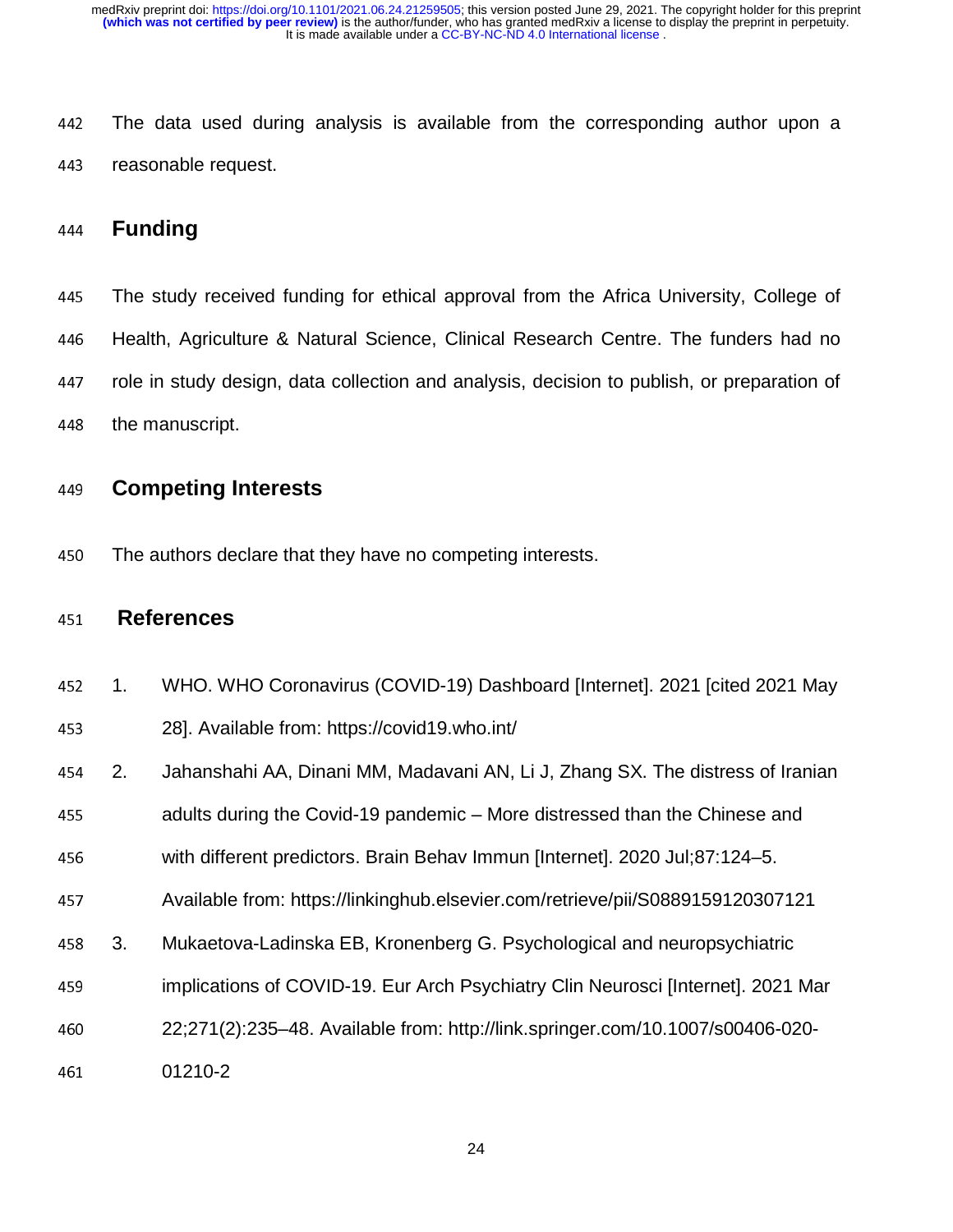- <sup>462</sup>4. Morgantini LA, Naha U, Wang H, Francavilla S, Acar Ö, Flores JM, Crivellaro S,
- 463 Moreira D, Abern M, Eklund M, Vigneswaran HT WS. Factors contributing to
- <sup>464</sup>healthcare proffessional burnout during the COVID-19 Pandemic: A rapid
- 465 turnaround global survey. PLoS One. 2020;15(9).
- <sup>466</sup>5. WHO. Draft Landscape of COVID-19 Candidate Vaccines [Internet]. Geneva;
- 467 2021. Available from: https://www.who.int/publications/m/item/draft-landscape-of-
- <sup>468</sup>covid-19-candidate-vaccines
- <sup>469</sup>6. Anderson RM, Vegvari C, Truscott J, Collyer BS. Challenges in creating herd
- 470 immunity to SARS-CoV-2 infection by mass vaccination. Lancet [Internet]. 2020
- 471 Nov;396(10263):1614–6. Available from:
- 472 https://linkinghub.elsevier.com/retrieve/pii/S0140673620323187
- 473 7. WHO. Ten threats to global health in 2019 [Internet]. World Health Organization.
- 474 2019 [cited 2021 May 28]. Available from: https://www.who.int/news-
- <sup>475</sup>room/spotlight/ten-threats-to-global-health-in-2019
- 476 8. WHO. Infodemic management- infodermiology [Internet]. World Health
- 477 Crganization. 2020 [cited 2021 Jan 19]. Available from:
- 478 https://www.who.int/teams/risk-communication/infodemic-msnsgement
- <sup>479</sup>9. MacDonald NE. Vaccine hesitancy: Definition, scope and determinants. Vaccine
- <sup>480</sup>[Internet]. 2015 Aug;33(34):4161–4. Available from:
- <sup>481</sup>https://linkinghub.elsevier.com/retrieve/pii/S0264410X15005009
- 482 10. MoHCC. COVID-19 vaccination gets traction [Internet]. Ministry of Health and
- <sup>483</sup>Child Care, Zimbabwe. 2021 [cited 2021 Jan 19]. Available from:
- <sup>484</sup>http://www.mohcc.gov.zw/index.php?option=com\_content&view=article&id=355:c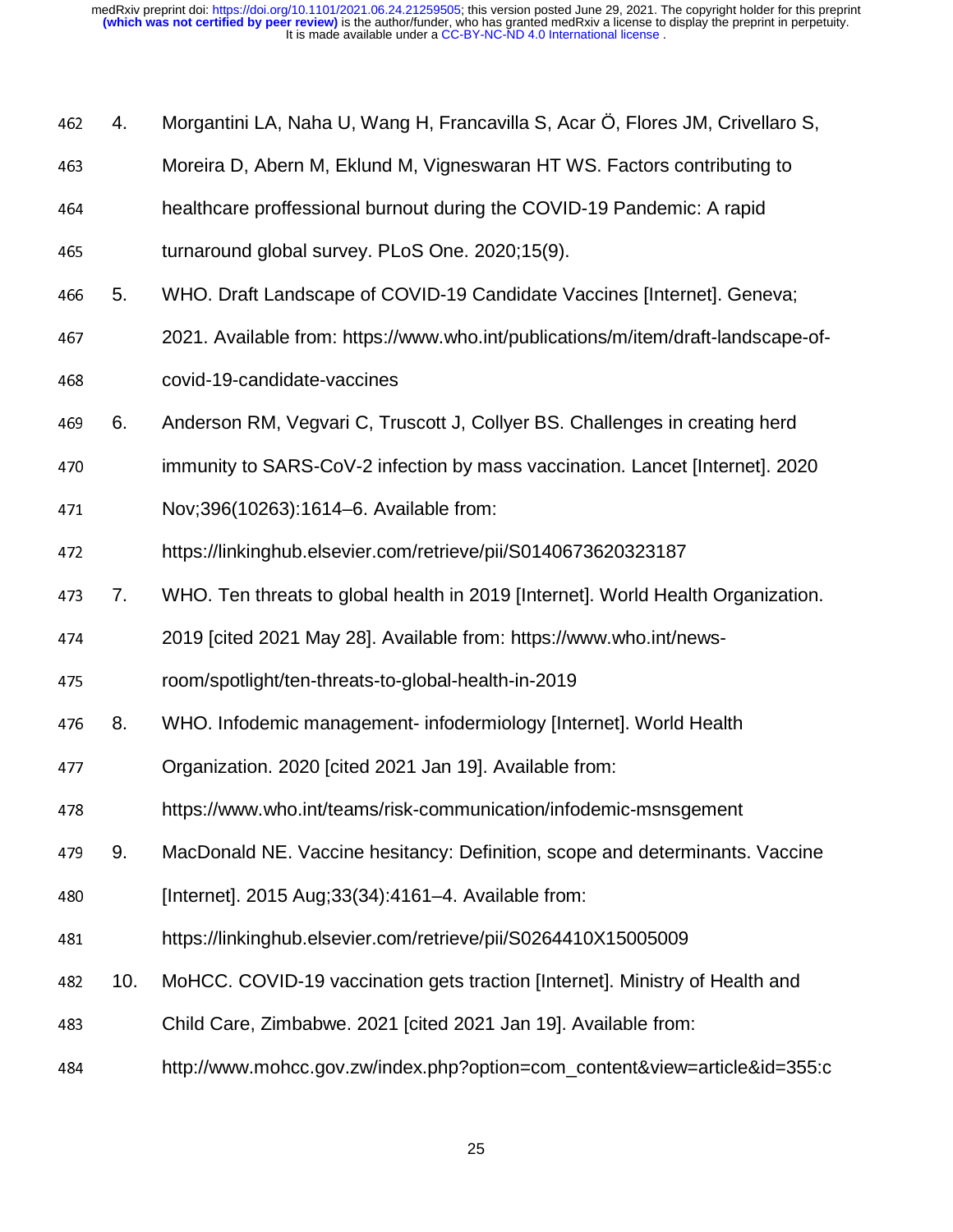- <sup>485</sup>ovid-19-vaccination-gets-traction&catid=84&Itemid=435
- <sup>486</sup>11. Worldometer. Zimbabwe population 2021 [Internet]. Worldometer. 2021 [cited
- 487 2021 May 28]. Available from: https://www.worldometers.info/world-
- <sup>488</sup>population/zimbabwe-population/#:~:text=Zimbabwe 2020 population is
- 489 estimated, year according to UN data.
- 490 12. ZIMSTAT. Census 2012 Preliminary Report. Harare; 2012.
- 491 13. Ministry of Health and Child Care(MoHCC). Situation report COVID-19,
- 492 **Zimbabwe. Harare**; 2021.
- <sup>493</sup>14. Topline Research Solutions. Zimbabweans opinion survey: How best to assist the
- <sup>494</sup>COVID 19 situation in Zimbabwe [Internet]. Harare; 2020. Available from:
- <sup>495</sup>https://www.google.com/url?sa=t&rct=j&q=&esrc=s&source=web&cd=&ved=2ahU
- <sup>496</sup>KEwj5ieON1fTwAhWFGuwKHeoCBWIQFjABegQIAxAD&url=https%3A%2F%2Ft
- 497 opliners.co.za%2Fwp-content%2Fuploads%2F2021%2F01%2FProject-Hondo-
- <sup>498</sup>FINAL-Report-14-Jan-2021.pdf&usg=AOvVaw2pLvgfxJPnqKi4xAlg
- 15. Lin C, Tu P, Beitsch LM. Confidence and receptivity for covid-19 vaccines: A rapid<br>500 systematic review. Vaccines. 2021;9(1):1–32. 500 systematic review. Vaccines. 2021;9(1):1–32.
- 501 16. COVID Collaborative. Coronavirus Vaccine Hesitancy in Black and Latinx
- 502 Communities [Internet]. COVID Collaborative. 2020 [cited 2021 Jun 6]. Available
- 503 from: https://www.covidcollaborative.us/content/vaccine-treatments/coronavirus-
- 504 vaccine-hesitancy-in-black-and-latinx-communities
- <sup>505</sup>17. Ditekemena JD, Nkamba DM, Mutwadi A, Mavoko HM, Siewe Fodjo JN, Luhata
- 506 **C, et al. COVID-19 Vaccine Acceptance in the Democratic Republic of Congo: A**
- 507 Cross-Sectional Survey. Vaccines [Internet]. 2021 Feb 14;9(2):153. Available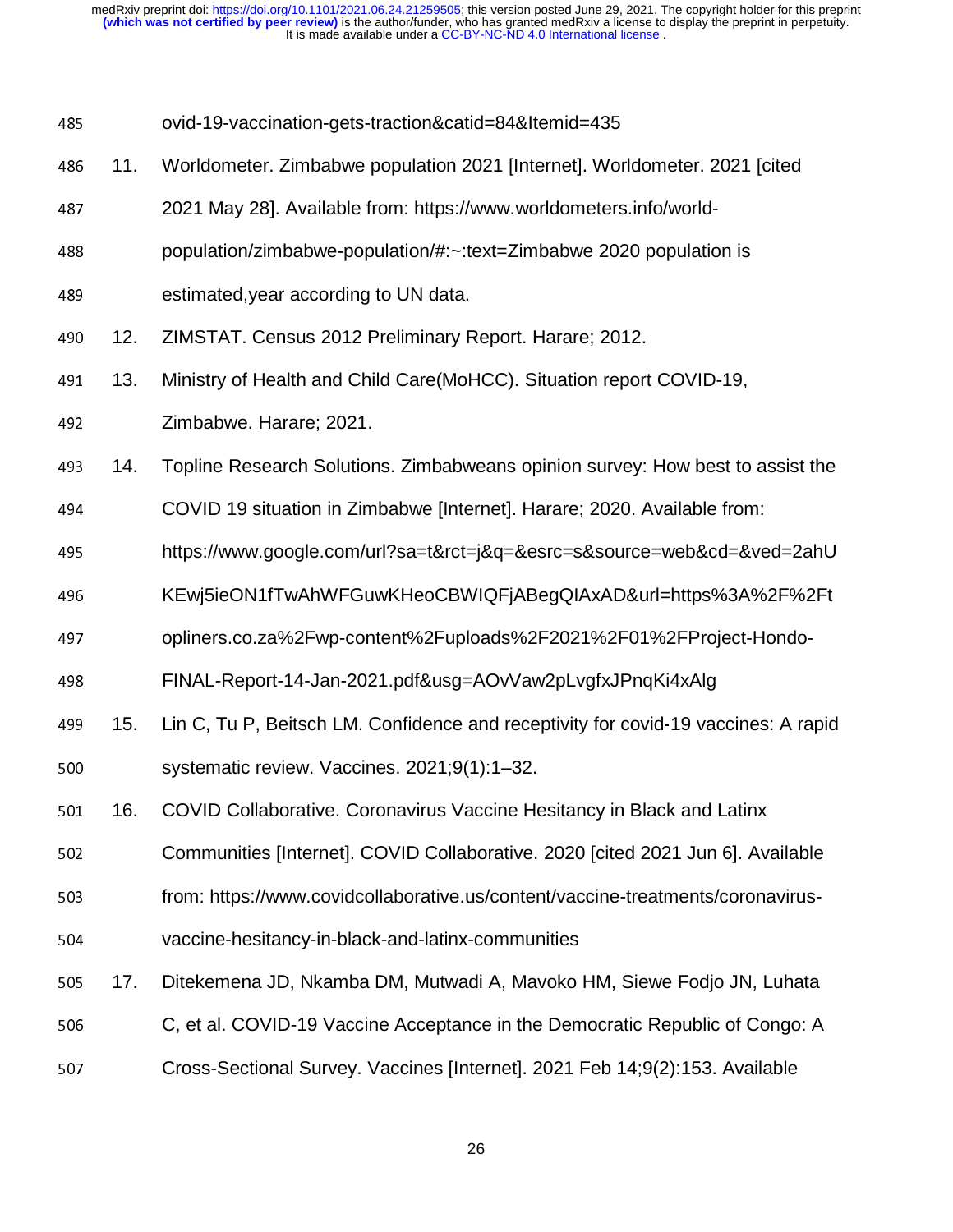- <sup>508</sup>from: https://www.mdpi.com/2076-393X/9/2/153
- <sup>509</sup>18. Tobin E, Okonofua M, Azeke A, Ajekweneh V, Akpede G. Willingness to
- 510 **Example 2 acceptance a COVID-19 vaccine in Nigeria: a population-based cross-sectional**
- 511 study. J Med Res. 2021;5(2):1–6.
- 512 19. Monama T. 71% of South Africans are willing to take the COVID-19 vaccine
- 513 [Internet]. 2021. Available from:
- 514 https://www.news24.com/news24/southafrica/news/71-of-south-africans-are-
- 515 willing-to-take-the-covid-19-vaccine-study-20210512
- 516 20. Wang W, Wu Q, Yang J, Dong K, Chen X, Bai X, et al. Global, regional, and
- 517 hational estimates of target population sizes for covid-19 vaccination: descriptive
- 518 study. BMJ [Internet]. 2020 Dec 15;m4704. Available from:
- 519 https://www.bmj.com/lookup/doi/10.1136/bmj.m4704
- 520 21. Mavhunga C. Government urges Zimbabweans to accept COVID-19 Vaccine.
- 521 VOA News [Internet]. 2021 Feb 13; Available from:
- 522 https://www.voanews.com/covid-19-pandemic/government-urges-zimbabweans-
- 523 accept-covid-19-vaccine
- <sup>524</sup>22. Jarrett C, Wilson R, O'Leary M, Eckersberger E, Larson HJ. Strategies for
- 525 addressing vaccine hesitancy A systematic review. Vaccine [Internet]. 2015
- 526 Aug; 33(34): 4180–90. Available from:
- 527 https://linkinghub.elsevier.com/retrieve/pii/S0264410X15005046
- 528 23. Gayle H, Foege W, Brown L, Kahn B. Framework for Equitable Allocation of
- 529 COVID-19 Vaccine: Achieving Acceptance of COVID-19 Vaccine. National
- 530 **Academies of Sciences, Engineering, and Medicine. 2020.**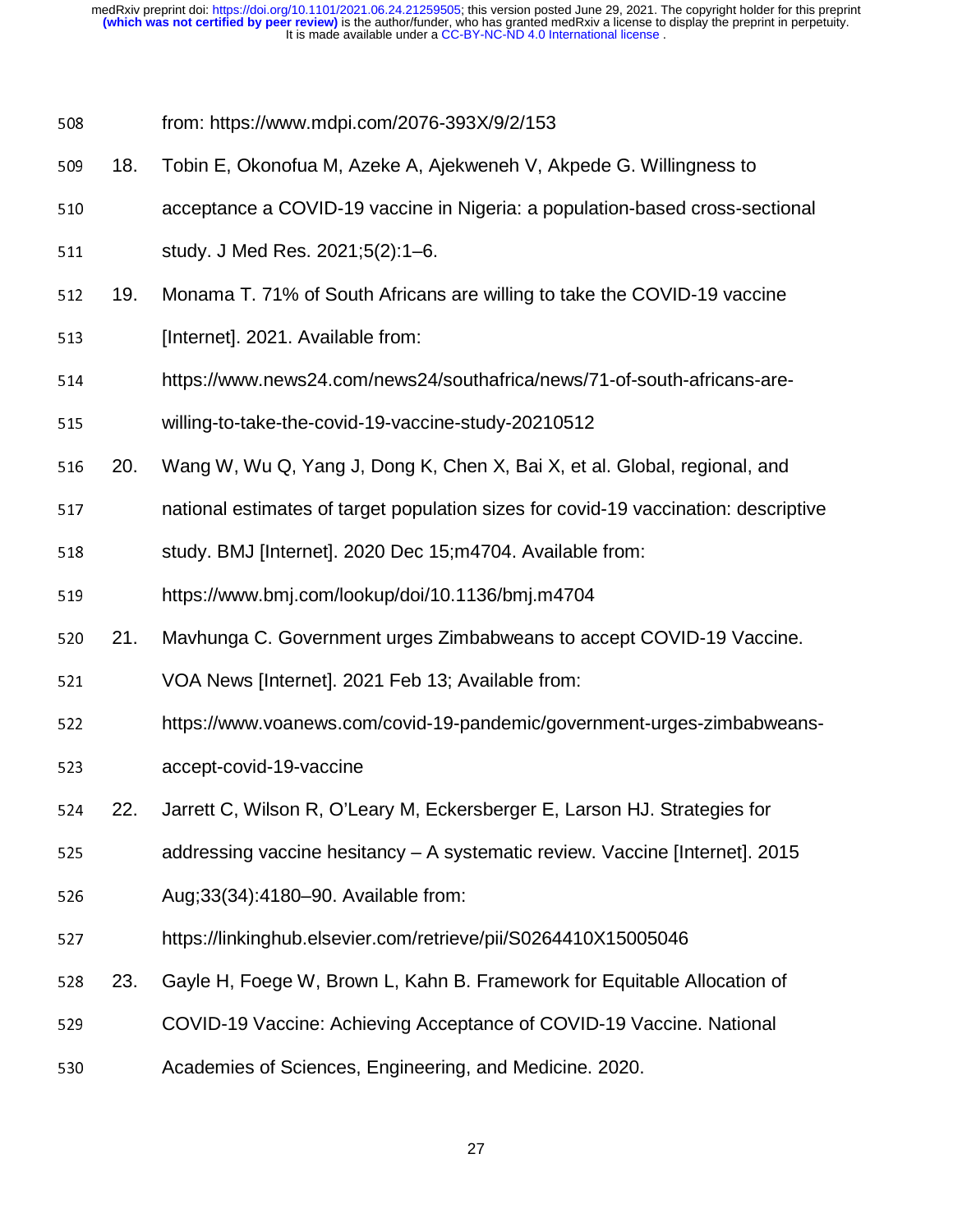- 531 24. Shaw J, Stewart T, Anderson KB, Hanley S, Thomas SJ, Salmon DA, et al.
- 532 **Shaws** Assessment of US Healthcare Personnel Attitudes Towards Coronavirus Disease
- 533 2019 (COVID-19) Vaccination in a Large University Healthcare System. Clin
- 534 Infect Dis [Internet]. 2021 Jan 25; Available from:
- 535 https://academic.oup.com/cid/advance-article/doi/10.1093/cid/ciab054/6118651
- <sup>536</sup>25. Mutambudzi M, Niedzwiedz C, Macdonald EB, Leyland A, Mair F, Anderson J, et
- 537 al. Occupation and risk of severe COVID-19: prospective cohort study of 120 075
- 538 UK Biobank participants. Occup Environ Med [Internet]. 2021 May;78(5):307–14.
- 539 Available from: https://oem.bmj.com/lookup/doi/10.1136/oemed-2020-106731
- 540 26. Gur-Arie R, Jamrozik E, Kingori P. No Jab, No Job? Ethical Issues in Mandatory
- 541 COVID-19 Vaccination of Healthcare Personnel. BMJ Glob Heal [Internet]. 2021
- 542 **Feb 17;6(2):e004877. Available from:**
- 543 https://gh.bmj.com/lookup/doi/10.1136/bmjgh-2020-004877
- 544 27. Africa Centres for Disease Control and Prevention, London School of Hygiene
- 545 and Tropical Medicine's Vaccine Confidence Project, Orb International. COVID 19
- 546 Vaccine Perceptions: A 15 country study. 2021;(February):1–70.
- <sup>547</sup>28. El-Elimat T, AbuAlSamen MM, Almomani BA, Al-Sawalha NA, Alali FQ.
- 548 Acceptance and attitudes toward COVID-19 vaccines: A cross-sectional study
- 549 from Jordan. medRxiv [Internet]. 2020;(816):1–15. Available from:
- 550 http://dx.doi.org/10.1371/journal.pone.0250555
- 551 29. Pogue K, Jensen JL, Stancil CK, Ferguson DG, Hughes SJ, Mello EJ, et al.
- 552 **Influences on Attitudes Regarding Potential COVID-19 Vaccination in the United**
- 553 States. Vaccines [Internet]. 2020 Oct 3;8(4). Available from: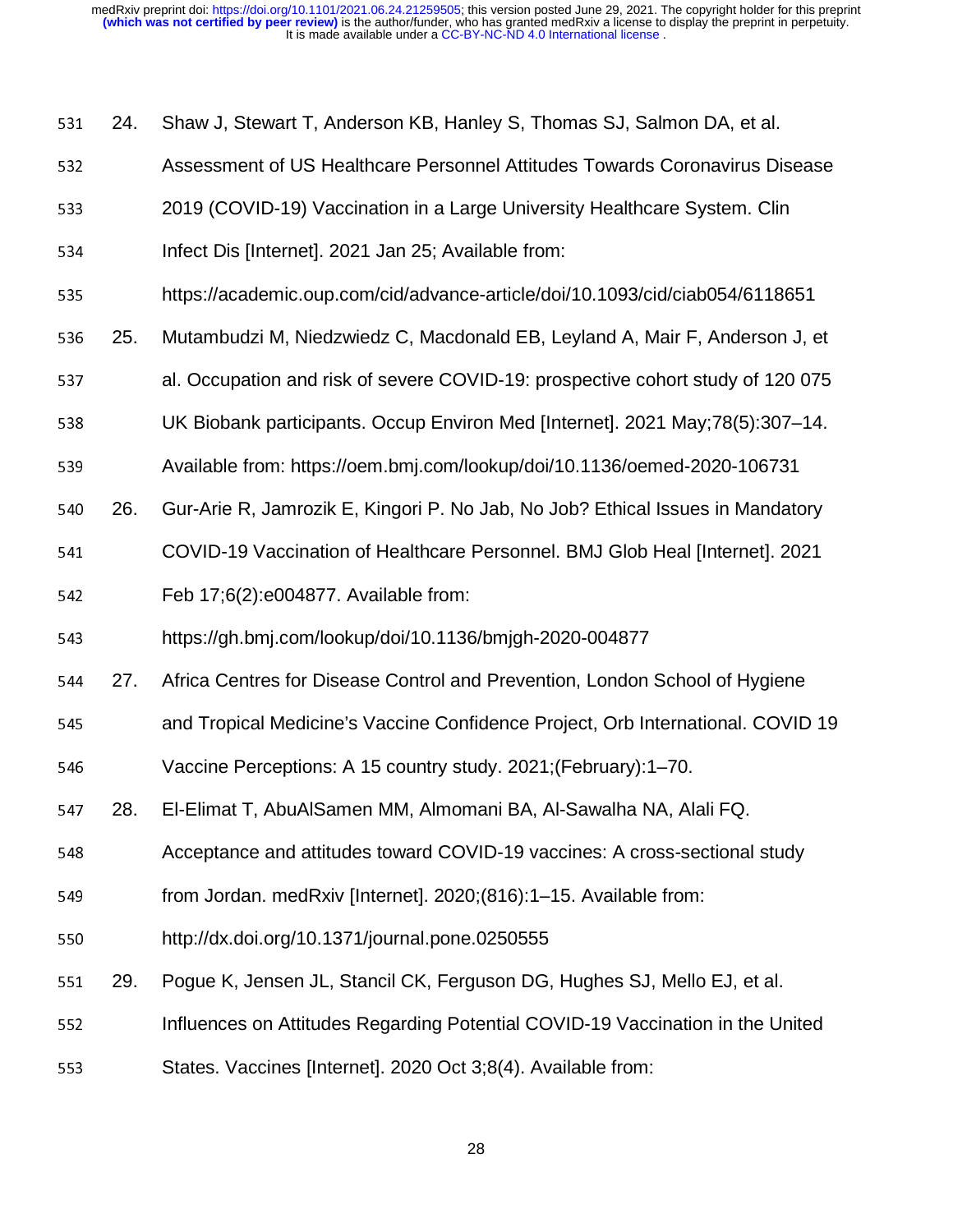- 554 http://www.ncbi.nlm.nih.gov/pubmed/33022917
- 555 30. Shah A, Marks PW, Hahn SM. Unwavering Regulatory Safeguards for COVID-19
- 556 Vaccines. JAMA [Internet]. 2020 Sep 8:324(10):931. Available from:
- 557 https://jamanetwork.com/journals/jama/fullarticle/2769421
- 558 31. Everington K. Full list of adverse reactions from China's Sinopharm vaccine
- 559 revealed. Taiwan News [Internet]. 2021 Jan 11; Available from:
- 560 https://www.taiwannews.com.tw/en/news/4098913
- <sup>561</sup>32. Chandler RE. Optimizing safety surveillance for COVID-19 vaccines. Nat Rev
- 562 **Immunol [Internet]. 2020 Aug 17;20(8):451–2. Available from:**
- <sup>563</sup>http://www.nature.com/articles/s41577-020-0372-8
- 564 33. Halabi S, Heinrich A, Omer SB. No-Fault Compensation for Vaccine Injury The
- 565 Other Side of Equitable Access to Covid-19 Vaccines. N Engl J Med [Internet].
- 566 2020 Dec 3;383(23):e125. Available from:
- 567 http://www.nejm.org/doi/10.1056/NEJMp2030600
- <sup>568</sup>34. Fisher KA, Bloomstone SJ, Walder J, Crawford S, Fouayzi H, Mazor KM.
- 569 Attitudes Toward a Potential SARS-CoV-2 Vaccine. Ann Intern Med [Internet].
- <sup>570</sup>2020 Dec 15;173(12):964–73. Available from:
- 571 https://www.acpjournals.org/doi/10.7326/M20-3569
- 572 35. Soares P, Rocha JV, Moniz M, Gama A, Laires PA, Pedro AR, et al. Factors
- 573 ssociated with COVID-19 vaccine hesitancy. Vaccines. 2021;9(3):1–14.
- 574 36. Lazarus J V., Wyka K, Rauh L, Rabin K, Ratzan S, Gostin LO, et al. Hesitant or
- 575 Not? The Association of Age, Gender, and Education with Potential Acceptance
- 576 of a COVID-19 Vaccine: A Country-level Analysis. J Health Commun [Internet].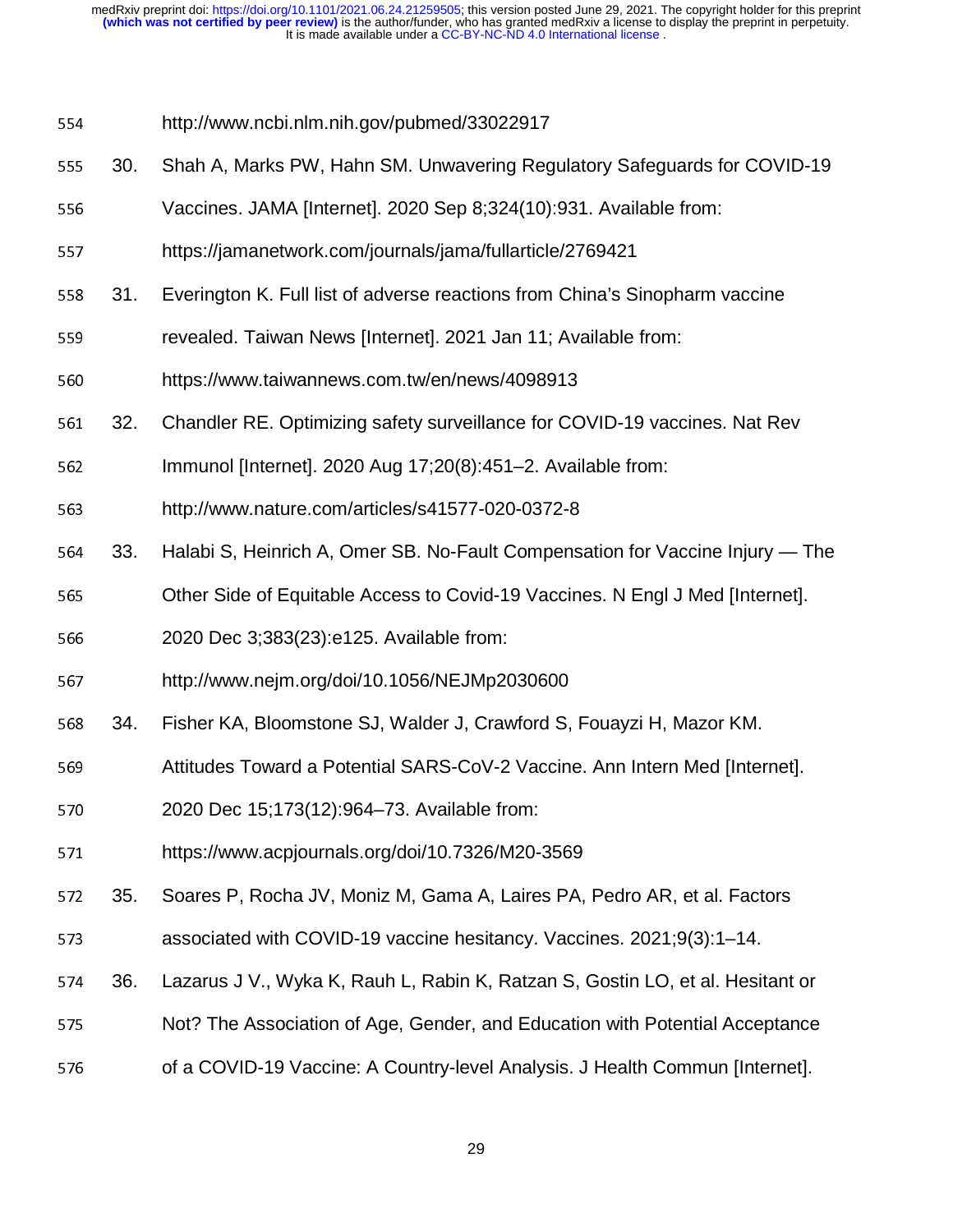577 2020 Oct 2;25(10):799–807. Available from:

578 https://www.tandfonline.com/doi/full/10.1080/10810730.2020.1868630

579 37. CDC. Older Adults at greater risk of requiring hospitalization or dying if diagnosed

580 with COVID-19 [Internet]. Center for Disease Control and Prevention. 2021.

- 581 Available from: https://www.cdc.gov/coronavirus/2019-ncov/need-extra-
- 582 precautions/older-adults.html
- 583 38. Liu K, Chen Y, Lin R, Han K. Clinical features of COVID-19 in elderly patients: A
- 584 comparison with young and middle-aged patients. J Infect [Internet]. 2020
- 585 Jun;80(6):e14–8. Available from:

586 https://linkinghub.elsevier.com/retrieve/pii/S016344532030116X

- <sup>587</sup>39. Alqudeimat Y, Alenezi D, AlHajri B, Alfouzan H, Almokhaizeem Z, Altamimi S, et
- 588 al. Acceptance of a COVID-19 Vaccine and its Related Determinants among the

589 General Adult Population in Kuwait. Med Princ Pract [Internet]. 2021 Jan 22;

<sup>590</sup>Available from: https://www.karger.com/Article/FullText/514636

- 591 40. Malik AA, McFadden SM, Elharake J, Omer SB. Determinants of COVID-19
- 592 vaccine acceptance in the US. EClinicalMedicine [Internet]. 2020 Sep;26:100495.
- 593 Available from: https://linkinghub.elsevier.com/retrieve/pii/S258953702030239X
- 594 41. Wong LP, Alias H, Wong P-F, Lee HY, AbuBakar S. The use of the health belief
- 595 model to assess predictors of intent to receive the COVID-19 vaccine and
- 596 willingness to pay. Hum Vaccin Immunother [Internet]. 2020 Sep 1;16(9):2204–
- 597 14. Available from:
- 598 https://www.tandfonline.com/doi/full/10.1080/21645515.2020.1790279
- <sup>599</sup>42. Mufunda E, Albin B, Hjelm K. Differences in Health and Illness Beliefs in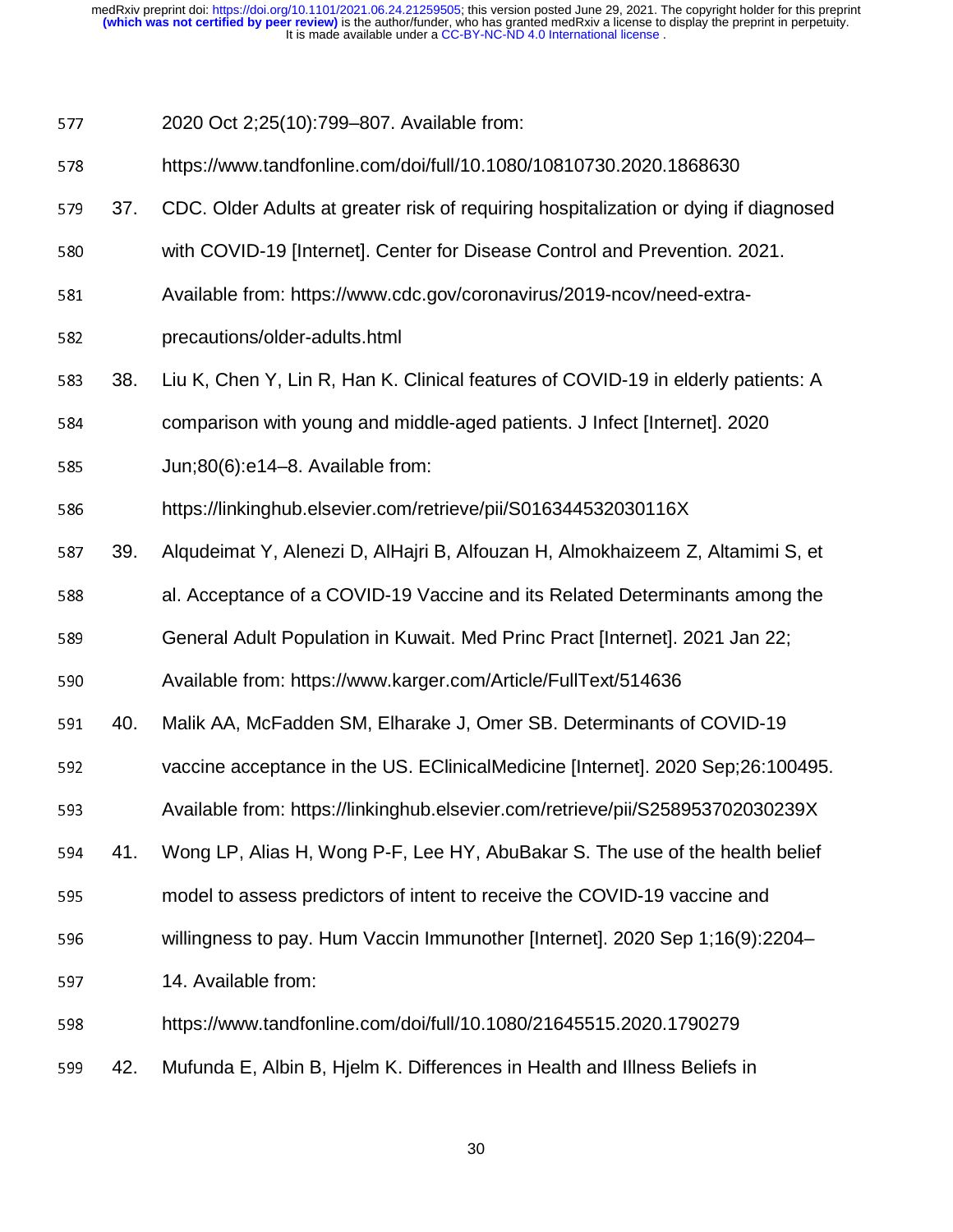- Zimbabwean Men and Women with Diabetes. Open Nurs J [Internet]. 2012 Aug
- 6;6:117–25. Available from: http://benthamopen.com/ABSTRACT/TONURSJ-6-
- 602 117
- 43. CDC. COVID-19 Vaccines While Pregnant or Breastfeeding [Internet]. Center for
- 604 Disease Control and Prevention. 2021 [cited 2021 May 28]. Available from:
- https://www.cdc.gov/coronavirus/2019-
- ncov/vaccines/recommendations/pregnancy.html
- 44. Tillett RL, Sevinsky JR, Hartley PD, Kerwin H, Crawford N, Gorzalski A, et al.
- Genomic evidence for reinfection with SARS-CoV-2 $\square$ : a case study. Lancet Infect
- Dis [Internet]. 2021;21(1):52–8. Available from: http://dx.doi.org/10.1016/S1473- 610 3099(20)30764-7
- 45. Abu-Raddad LJ, Chemaitelly H, Malek JA, Ahmed AA, Mohamoud YA,
- 612 Younuskunju S, et al. Assessment of the Risk of Severe Acute Respiratory
- Syndrome Coronavirus 2 (SARS-CoV-2) Reinfection in an Intense Reexposure
- **Setting. Clin Infect Dis. 2020;2.**
- 46. Edridge E, Kaczorowska J, Hoste A, Baker M, Klein M, Loens K, et al. Seasonal
- 616 coronavirus protective immunity is short-lasting. Nat Med. 2020;11:1691–3.
- 617 47. McMahon A, Robb NC. Reinfection with SARS-CoV-2: Discrete SIR (Susceptible,
- Infected, Recovered) Modeling Using Empirical Infection Data. JMIR Public Heal
- Surveill [Internet]. 2020 Nov 16;6(4):e21168. Available from:
- http://publichealth.jmir.org/2020/4/e21168/
- 48. Letizia AG, Ge Y, Vangeti S, Goforth C, Weir DL, Kuzmina NA, et al. Articles
- SARS-CoV-2 seropositivity and subsequent infection risk in healthy young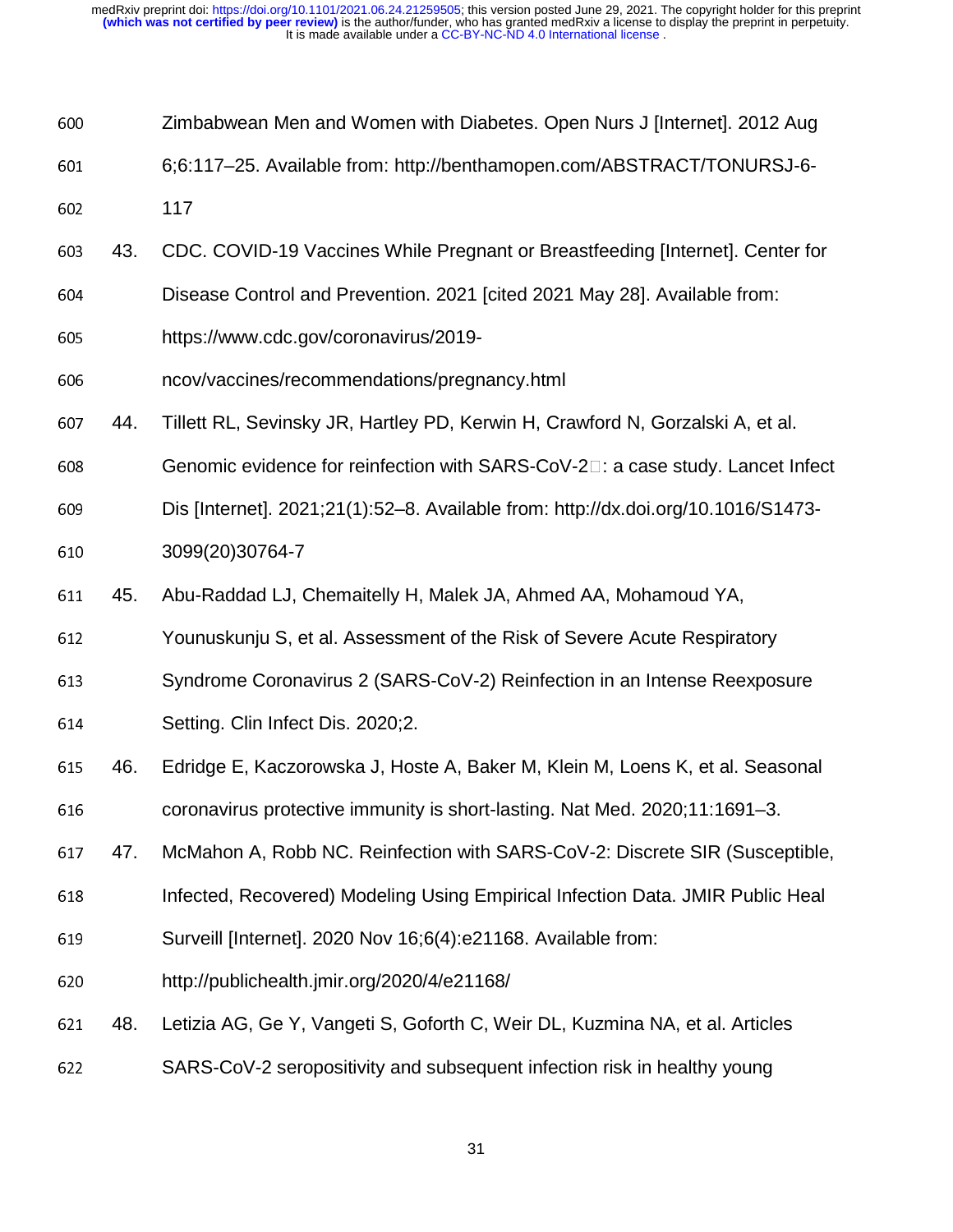| 623 | adults□: a prospective cohort study. Lancet Respir [Internet]. 2021;2600(21):1–9. |
|-----|-----------------------------------------------------------------------------------|
|     |                                                                                   |

- <sup>624</sup>Available from: http://dx.doi.org/10.1016/S2213-2600(21)00158-2
- <sup>625</sup>49. Khubchandani J, Sharma S, Price JH, Wiblishauser MJ, Sharma M, Webb FJ.
- 626 COVID-19 Vaccination Hesitancy in the United States: A Rapid National
- <sup>627</sup>Assessment. J Community Health [Internet]. 2021 Apr 3;46(2):270–7. Available
- 628 from: http://link.springer.com/10.1007/s10900-020-00958-x
- <sup>629</sup>50. Ferdinand KC, Nedunchezhian S, Reddy TK. The COVID-19 and Influenza
- <sup>630</sup>"Twindemic": Barriers to Influenza Vaccination and Potential Acceptance of
- 631 SARS-CoV2 Vaccination in African Americans. J Natl Med Assoc [Internet]. 2020
- 632 Dec;112(6):681–7. Available from:
- <sup>633</sup>https://linkinghub.elsevier.com/retrieve/pii/S0027968420304089
- 634 51. Quinn SC, Jamison AM, Freimuth V. Communicating Effectively About
- <sup>635</sup>Emergency Use Authorization and Vaccines in the COVID-19 Pandemic. Am J
- 636 Public Health [Internet]. 2021 Mar;111(3):355–8. Available from:
- <sup>637</sup>https://ajph.aphapublications.org/doi/full/10.2105/AJPH.2020.306036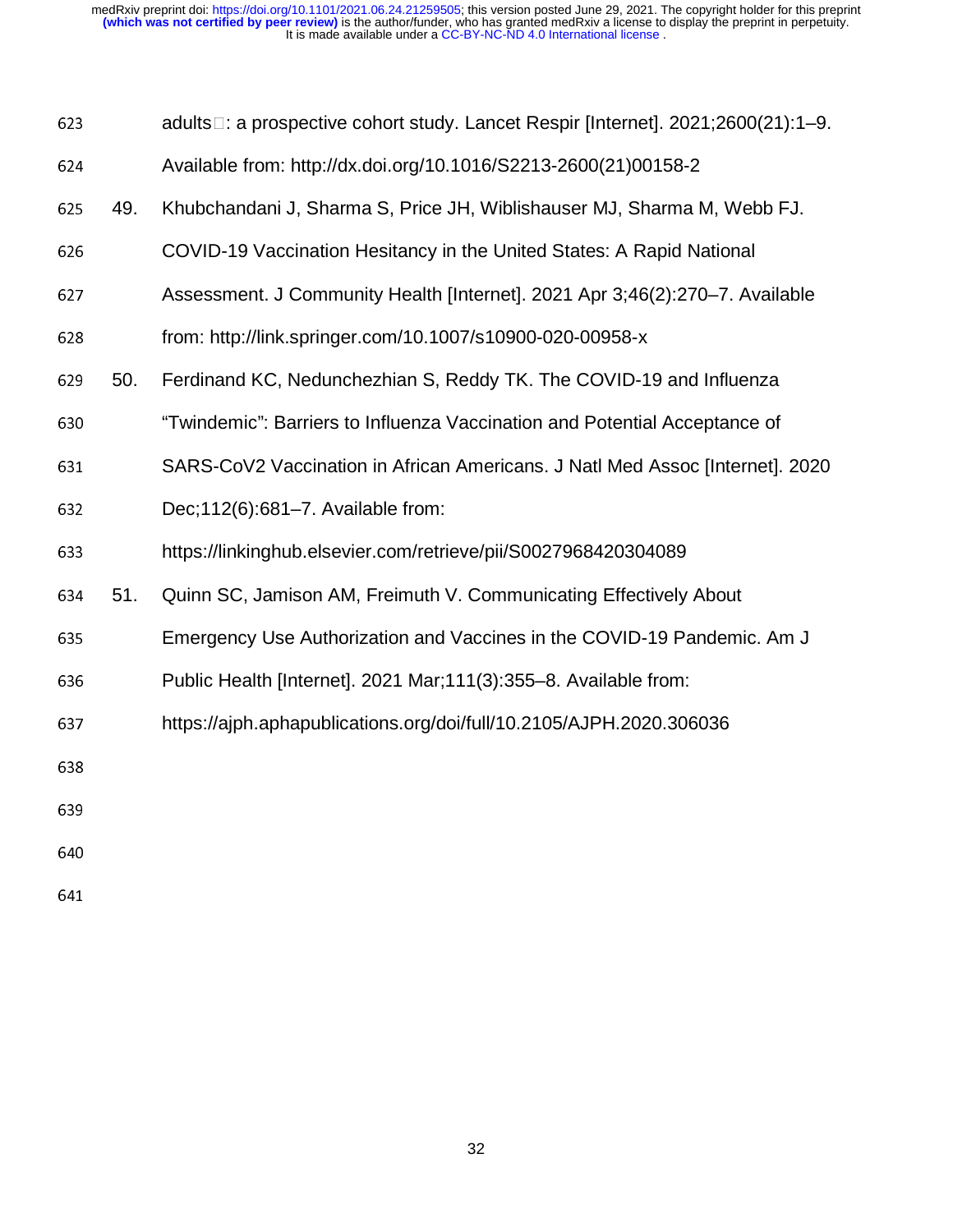| Apart from yourself, how worried are you, if at all, about the<br>possibility that some of your close friends or family members<br>might catch the coronavirus? |    |     |            | 67%                                  |     |     |     | 24% | 6% 3%       |
|-----------------------------------------------------------------------------------------------------------------------------------------------------------------|----|-----|------------|--------------------------------------|-----|-----|-----|-----|-------------|
| How worried are you, if at all, about the possibility that you<br>might catch the coronavirus?                                                                  |    |     | 45%        |                                      |     | 32% |     | 16% | 8%          |
| How worried are you, if at all, about the possibility that you<br>might catch the coronavirus again?                                                            |    | 26% |            |                                      | 37% |     | 19% |     | 18%         |
| How severe was your case of the coronavirus?                                                                                                                    | 5% |     | 44%        |                                      |     |     | 37% |     | 14%         |
| Somewhat $\blacksquare$ Not so<br>$\blacksquare$ Very                                                                                                           | 0% | 10% | <b>20%</b> | $30\%$<br>40%<br><b>■</b> Not at all | 50% | 60% | 70% | 80% | 100%<br>90% |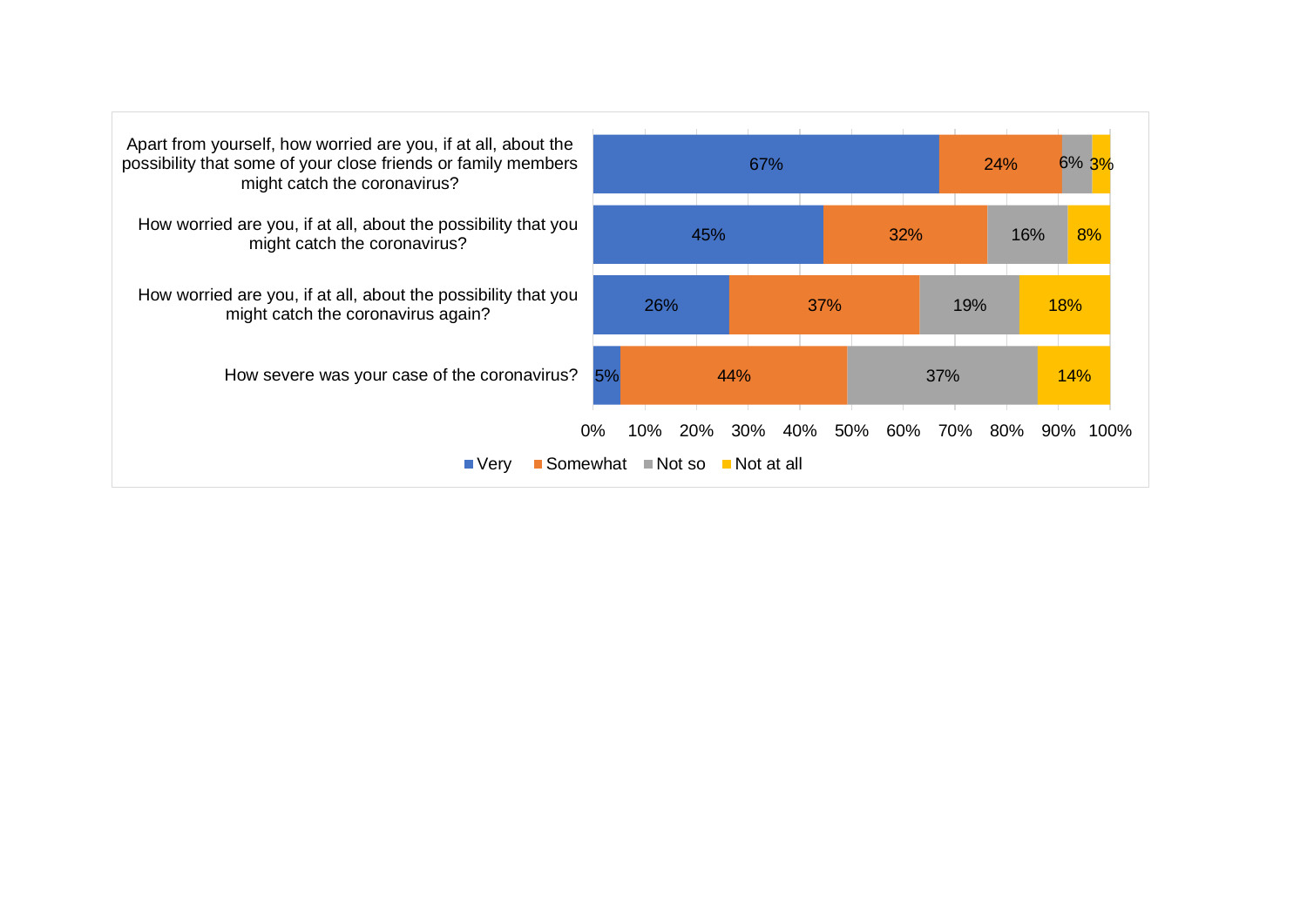| How well do you trust the government and other relevant<br>authorities will ensure that the vaccine will be effective<br>and safe? |     | 26% | 22% |     | 37% | 14% |                                                    |
|------------------------------------------------------------------------------------------------------------------------------------|-----|-----|-----|-----|-----|-----|----------------------------------------------------|
| How confident are you that a coronavirus vaccine will be<br>adequately tested for safety and effectiveness?                        |     | 21% | 24% |     | 37% | 18% |                                                    |
| How effective do you think a vaccine will be in preventing<br>people from catching the coronavirus?                                | 10% | 18% |     | 53% |     | 19% | ■ Very well<br>■ Somewhat                          |
| How effective do you think a vaccine will be in reducing<br>symptoms if people catch the coronavirus?                              | 9%  | 15% |     | 50% |     | 26% | $\blacksquare$ Not so<br>$\blacksquare$ Not at all |
| If you got the COVID-19 vaccine, how likely do you think it $\frac{1}{3\%}$<br>is that you would experience side effects?          |     | 16% |     | 53% |     | 28% |                                                    |
| If you had side effects, how severe do you think they<br>would be?                                                                 | 3%  | 26% |     | 46% |     | 26% |                                                    |
|                                                                                                                                    | 0%  | 20% | 40% |     | 60% | 80% | 100%                                               |